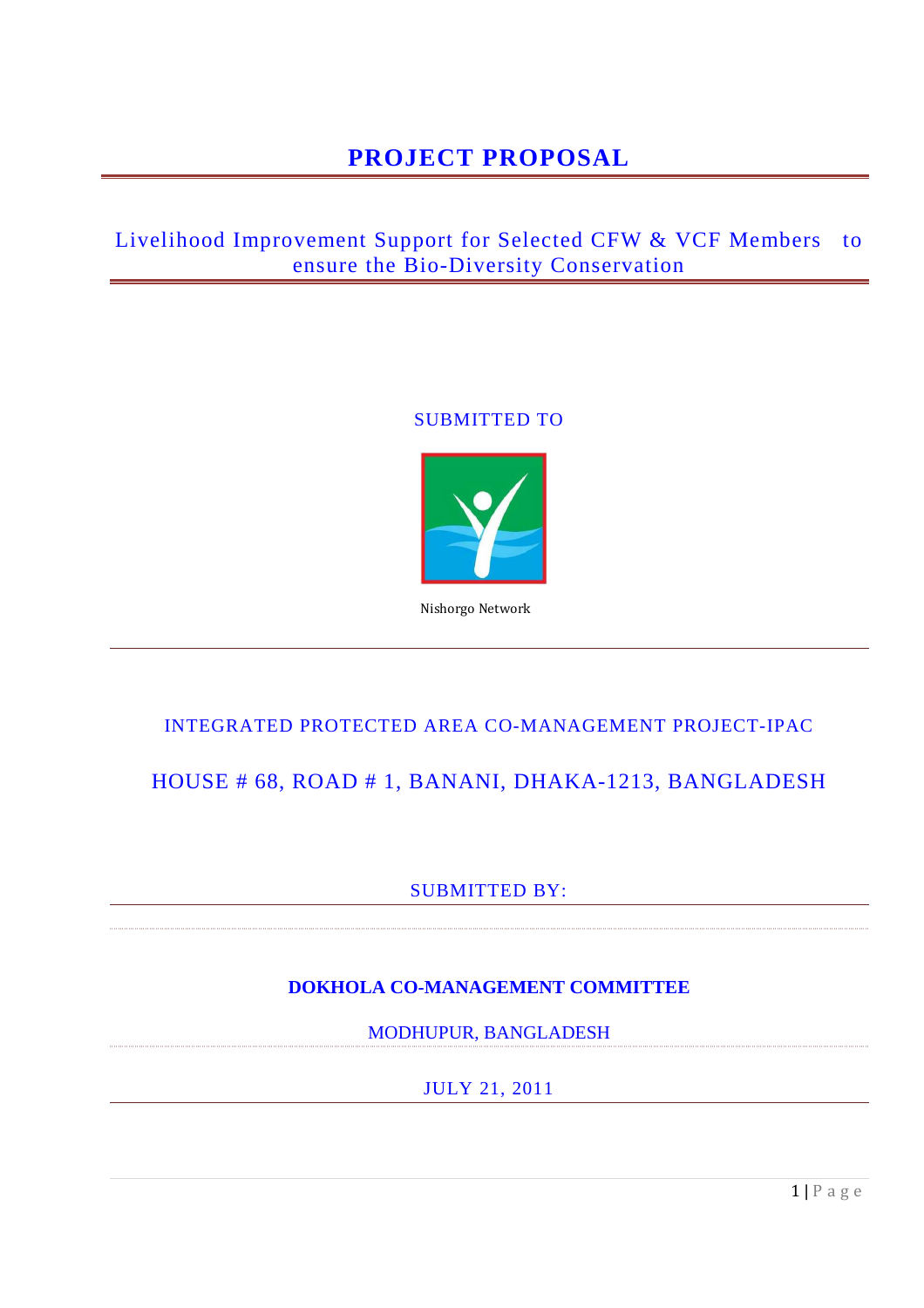## EXECUTIVE SUMMARY

For alternative income generation for Livelihood Support to CFW & VCF member's project is aimed to create alternative income generation opportunities to forest dependent communities. The Dokhola Co-Management committee (CMC) formed in 27 December 2010 for co-management of Modhupur National Park (MNP). This organization is formed with Bangladesh Government Gazette notification number of MOEF/env-4/Nishorgo/105/sting/2006/398 dated on 23/11/2009---1227, 1228(75) and has constitution, staff polices, procurement polices etc. This proposed project is one year duration.

The project objective is to keep off pressure on Park's and its constituent biodiversity in the best possible condition. Specifically, the following key objectives will be achieved during the implementation of the proposed project: To keep off pressure on Protected areas by providing sustainable income generation support to forest dependent communities like community CFW groups/village conservation forum members who are residing in and around the PA areas. To increase capacity of co-management committee on project implementation and process of functioning co-management approach. Taking back forest dependent people from forest to non forest related business on different alternative value chain trades. There will be 20 ( 4 group) CFW /poor VCF members for Amrapali/ BAU kul gardening, 65 CFW /VCF members for Pig rearing, 35 CFW /VCF members for poultry ( hen/duck) rearing, 01 VCF member for Hare rearing, 02 VCF member for Grocery business, 02 VCF member for van/rickshaw puller, 02 VCF member for tree Nursery/medicinal plant , 04 VCF members for tailoring /sewing & accessories on product development, value chain trade from project directly. In this regards there are some option for selecting trade eg Hen/duck rearing, van/rickshaw, Goat/sheep rearing etc to over come the context of social need & risk

It is very much cleared that majority household are landless and hardly living with own homestead land. They have no cultivable land for livelihood. Food deficit are very common to CFW/VCF member and lower middle class households. It varies from season to season. It depends on availability and scope of alternative source of income. They take loan from various credits providing NGOs are living with vicious cycle of poverty. They remain under poverty line becomes tense to do forest offense to back their weekly payment to NGO's. The CMC of Dokhola range MNP site has realized to support on livelihood income generation. There are **131 CFW/VCF/People** and ethnic community stakeholders will get training and support from the proposed project that are living in and around PA areas and landscape. There will be a project implementation committee who will implement project activities with supervision on behalf of CMC of MNP. Project implementation committee will produce monthly report in the monthly CMC meeting. They will monitor by site level impact project management staffs so that they remain on track in implementing project successfully.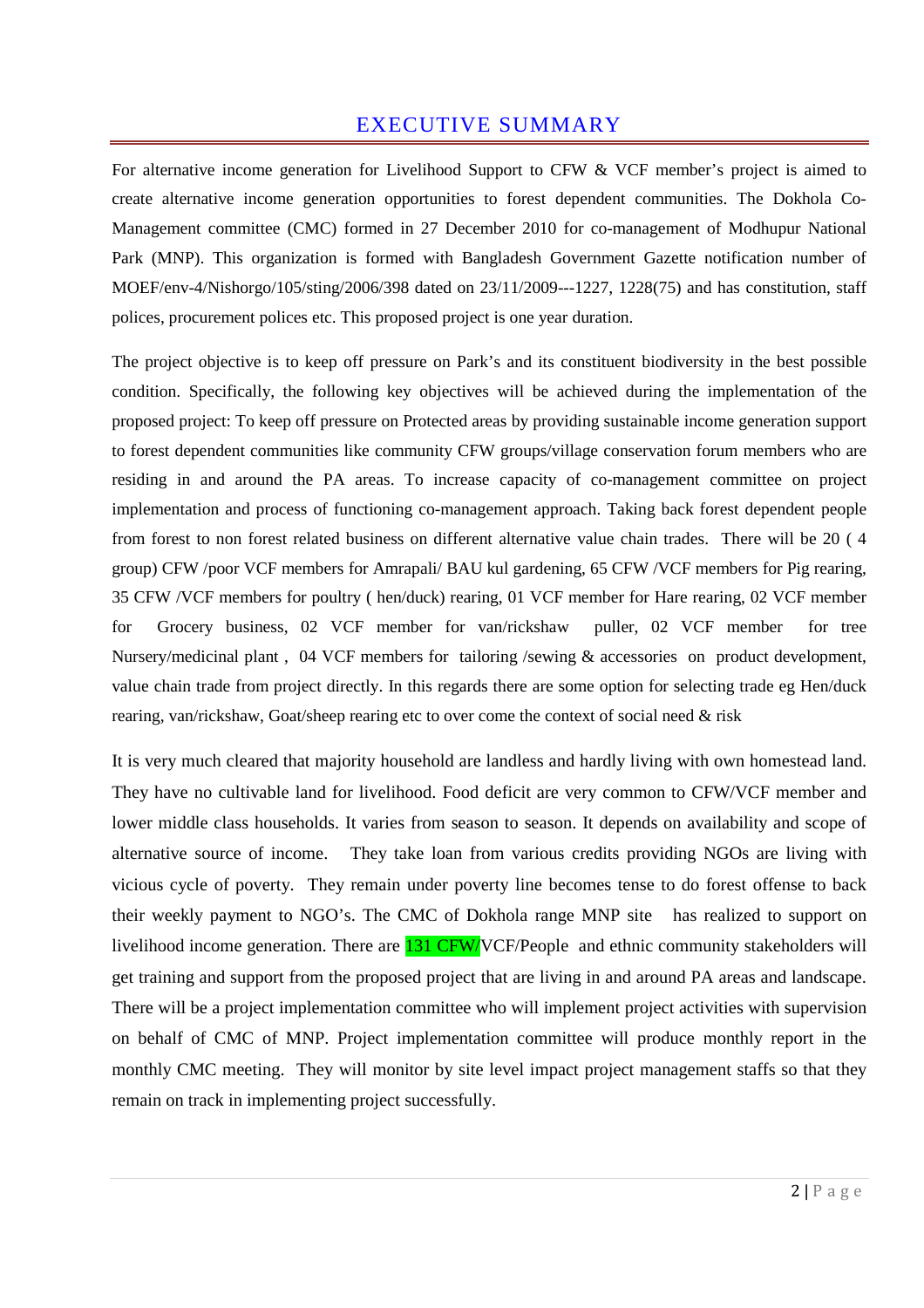|  | TABLE 1: LOGICAL FRAMEWORK |
|--|----------------------------|
|--|----------------------------|

| cÖKí mvi mst¶c                                                                                                                                                                                                                                                                                                                   | cwigvc ‡hvM" wb‡`©kK                                                                                                                                                                                                                                                                                                                      | cÖZ vwkZ djvdj                                                                                                                                                                                                                                                                                                                                                                                         | AbywgZ SzwK                                                                                                                                                 |
|----------------------------------------------------------------------------------------------------------------------------------------------------------------------------------------------------------------------------------------------------------------------------------------------------------------------------------|-------------------------------------------------------------------------------------------------------------------------------------------------------------------------------------------------------------------------------------------------------------------------------------------------------------------------------------------|--------------------------------------------------------------------------------------------------------------------------------------------------------------------------------------------------------------------------------------------------------------------------------------------------------------------------------------------------------------------------------------------------------|-------------------------------------------------------------------------------------------------------------------------------------------------------------|
| j¶¨:<br>eb wbf©ikxj eb Unj `j l<br>`wi` <sup>a</sup> MÖvg msi¶Y †dvivg<br>gwnjv‡`i weKí Av‡qi<br>my‡hvM m"wói gva"‡g<br>iw¶Z GjvKvi Dci Pvc<br>Kgv‡bv;                                                                                                                                                                           | KwgDwbwU d‡ió<br>$\bullet$<br>lqvK©vi `j I MÖvg<br>msi¶Y m`m¨‡`i eb<br>cvnviv kw <sup>3</sup> kvjx n‡e Ges<br>e‡bi Dci Pvc Kg‡el                                                                                                                                                                                                          | mn-e"e" 'vcbv<br>$\bullet$<br>KwgwU I eb<br>wefvM cÖKí<br>$ev$ <sup>-</sup> $-e$ <i>v</i> $qb$<br>Kv‡R AwfÁZv<br>AR©b                                                                                                                                                                                                                                                                                  | cÖvKwZK<br>$\bullet$<br>`y‡h©vM Gi Kvi‡Y<br>e"emv e"vnZ n‡Z<br>cv‡i                                                                                         |
| D‡Ïk <sup>":</sup><br>KwgDwbwU d‡ió<br>lqvK©vi `j l `wi` <sup>a</sup><br>MÖvg msi¶Y ‡dvivg<br>m'm"‡'i weKí Av‡qi<br>Rb" cÖ‡qvRbxq<br>cÖwk¶Y I mnvqZv<br>cÖ`vb;<br>mn-e"e" 'vcbv KwgwU<br>٠<br>cÖKí ev <sup>-</sup> -evq‡bi<br>gva"‡g `¶Zv AR©b <br>eb wbf©ikxj `wi` <sup>a</sup><br>$\bullet$<br>gvby‡li eb wbf©ikxjZv<br>Kgv‡bv | 20 Rb KwgDwbwU d‡ió<br>$\bullet$<br>lqvK©vi / MÖvg msi¶Y<br>m'm" <sup>+</sup> i Avg <sup>a</sup> cwj/<br>evDKzj, 65 Rb ïKi cvjb,<br>35 Rb nvmgyiMx cvjb, 1<br>Rb Li‡Mvm cvjb,2 Rb<br>wi-v f"vb, 02 Rb Mv‡Qi<br>bvmv©ix Ges IIwa<br>Mv‡Qi evMvb, 04 Rb<br>tmivB KvR, 2 Rb gyw<br>t`vKb Gi gva"‡g<br>RxweKv wbe©vn Kivi<br>m¶gZv AR©b Ki‡eb | gv_v wcQzz<br>$\bullet$<br>Avq $e, wx;$<br>weKí Avg<br>$\bullet$<br>ea©K (†hgb;<br><b>tmjvB</b><br>cÖwk¶Y,¶z` <sup>a</sup><br>e"emv,ïKi l<br>QvMj,gyiMx,<br>nvum, I Li‡Mvm<br>cvib Ges<br>bymv©ix/ IIwa<br>Mv‡Qi evMvb<br>Kvh©µ‡gi<br>gva"‡g RxweKv<br>wbe©v‡ni<br>AwfÁZv<br>AwR©Z n‡el<br><b>GB AwfÁZv</b><br>$\bullet$<br>weKí Kg©<br>ms <sup>-</sup> 'v‡bi<br>my‡hvM<br>e,wx‡Z Kv‡R<br>jvMv‡bv hv‡e | KvwiMix `¶Zvi I<br>$\bullet$<br>cÖhyw <sup>3</sup> MZ Kvi‡b<br>Drcv'b e"nZ n‡Z<br>cv‡il<br>gyjab I e"emvqxK<br>`"wó‡Kvb †_‡K<br>KvR bv Ki‡j<br>†UKmB n‡e bv |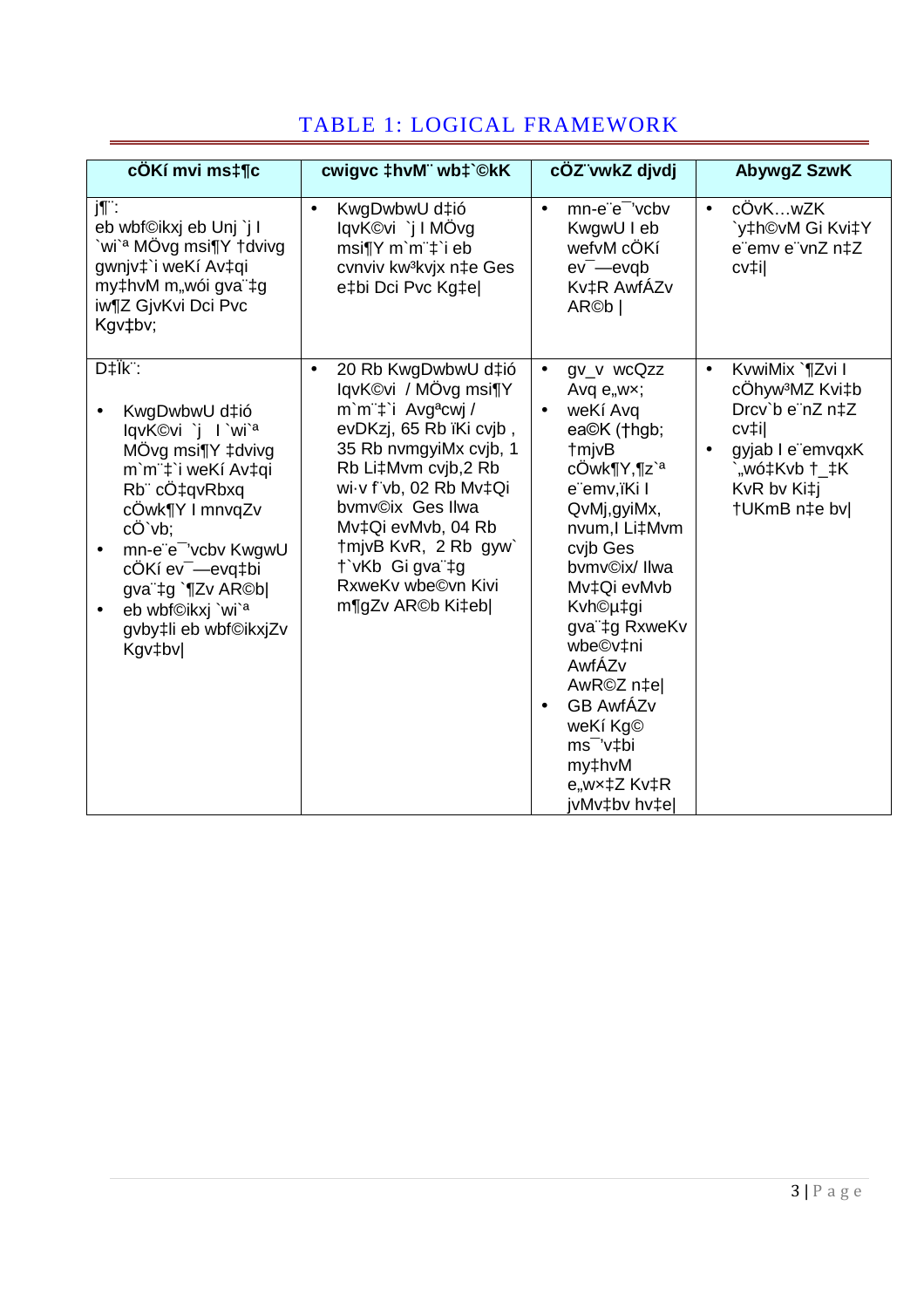| cÖKí mvi ms‡¶c                                                                                                                                                                                                                                                                                                                  | cwigvc ‡hvM" wb‡`©kK                                                                                                                                                                                                                                                                                                                                                                                                                                                                                                                                                                                                                                                                                                                                                                                                                                   | cÖZ vwkZ djvdj                                                                                                                   | AbywgZ SzwK                                                                                                            |
|---------------------------------------------------------------------------------------------------------------------------------------------------------------------------------------------------------------------------------------------------------------------------------------------------------------------------------|--------------------------------------------------------------------------------------------------------------------------------------------------------------------------------------------------------------------------------------------------------------------------------------------------------------------------------------------------------------------------------------------------------------------------------------------------------------------------------------------------------------------------------------------------------------------------------------------------------------------------------------------------------------------------------------------------------------------------------------------------------------------------------------------------------------------------------------------------------|----------------------------------------------------------------------------------------------------------------------------------|------------------------------------------------------------------------------------------------------------------------|
| djvdj:<br>20 Rb KwgDwbwU<br>d‡ió lqvK©vi / MÖvg<br>msiTY m'm't'i<br>Avg <sup>a</sup> cwj / evDKzj, 65<br>Rb ïKi cvjb, 35 Rb<br>nvmgyiMx cvjb, 1 Rb<br>Li‡Mvm cvjb,2 Rb<br>wi-v f"vb, 02 Rb<br>Mv‡Qi bvmv©ix Ges<br>Ilwa Mv‡Qi evMvb, 04<br>Rb +mjvB KvR, 2 Rb<br>gyw' t'vKb Gi gva"‡g<br>RxweKv wbe©vn Kivi<br>m¶gZv AR©b Ki‡eb | 20 Rb KwgDwbwU d‡ió<br>$\bullet$<br>lqvK©vi / MÖvg msi¶Y<br>m'm"‡'i Avg <sup>a</sup> cwj/<br>evDKzj evMvb K‡i<br>cwiev‡i Rb" Aw_©K Avq<br>Ki $\ddagger$ Z m¶g n $\ddagger$ eb <br>65 Rb ïKi cvjb Gi gva ‡g<br>$\bullet$<br>RxweKv wbe©vn Kivi<br>m¶gZv AR©b Ki‡eb <br>35 Rb nvmgyiMx cvjb Gi<br>$\bullet$<br>gva"‡g RxweKv<br>wbe©vn Kivi m¶gZv<br>AR©b Ki‡eb <br>4 Rb +mjvB KvR gva"‡g<br>$\bullet$<br>`ÿZv I RxweKv wbe©vn<br>Kivi m¶gZv AR©b<br>Ki‡eb <br>02Rb gyw` †`vKb Kivi<br>٠<br>gva"‡g e"emvqx `ÿZv I<br>RxweKv wbe©vn Kivi<br>m¶gZv AR©b Ki‡eb <br>02 Rb Mv‡Qi bvmv©ix<br>٠<br>Ges Ilwa Mv‡Qi evMvb<br>e"emv K‡i RxweKv<br>wbe©vn Kivi m¶gZv<br>AR©b Ki‡eb <br>02 Rb wi-v f"vb Pvjbvi<br>٠<br>gva"‡g RxweKv<br>wbe©vn Kivi m¶gZv<br>AR©b Ki‡eb <br>1 Rb Li‡Mvm cvjb Gi<br>٠<br>gva"‡g RxweKv<br>wbe©vn Kivi m¶gZv<br>ARC <sub>b</sub> Ki‡eb | cOwZ‡e`b<br>$\bullet$<br>gvV chv©‡q<br>$\bullet$<br>cwi`k©b <br>e"vemvwqK<br>$\bullet$<br>g‡bvfve e"wx <br>`jxq mÂq<br>$\bullet$ | cOwZ‡hvwMZvgyjK<br>$\bullet$<br>e"emvq wU‡K<br>$\sqrt{\mathsf{K}}\mathsf{V}$<br>e emvi<br>٠<br>avivevwnKZv a‡i<br>ivLv |
| Kg©m~Px:                                                                                                                                                                                                                                                                                                                        |                                                                                                                                                                                                                                                                                                                                                                                                                                                                                                                                                                                                                                                                                                                                                                                                                                                        |                                                                                                                                  |                                                                                                                        |
| `j MVb                                                                                                                                                                                                                                                                                                                          | 07 wU `j MVb Kiv n‡e  20<br>Rb KwgDwbwU d‡ió<br>lqvK©vi / MÖvg msi¶Y<br>m'm"‡'i Avg <sup>a</sup> cwj / evDKzj<br>35 Rb nvmgyiM cvjb, 65 Rb<br>ïKi cvjb, 1 Rb Li‡Mvm<br>cvjb,02 Rb wi $\cdot$ v f"vb, 02 Rb<br>Mv‡Qi bvmv©ix Ges Ilwa<br>Mv‡Qi evMvb, 04 Rb † mjvB<br>KvR, 02Rb gyw' t'vKb Gi<br>Rb mivmwi cÔKí n‡Z<br>mnvqZv cv‡eb                                                                                                                                                                                                                                                                                                                                                                                                                                                                                                                     |                                                                                                                                  |                                                                                                                        |
| cOwk¶Y, Iwi‡q‡>Ukb I<br>mfv                                                                                                                                                                                                                                                                                                     | 07 wU cOwk¶Y I<br>Iwi‡q‡>Ukb Gi gva"‡g 129<br>Rb m`m" cÖwk¶Y c‡eb  2                                                                                                                                                                                                                                                                                                                                                                                                                                                                                                                                                                                                                                                                                                                                                                                   |                                                                                                                                  |                                                                                                                        |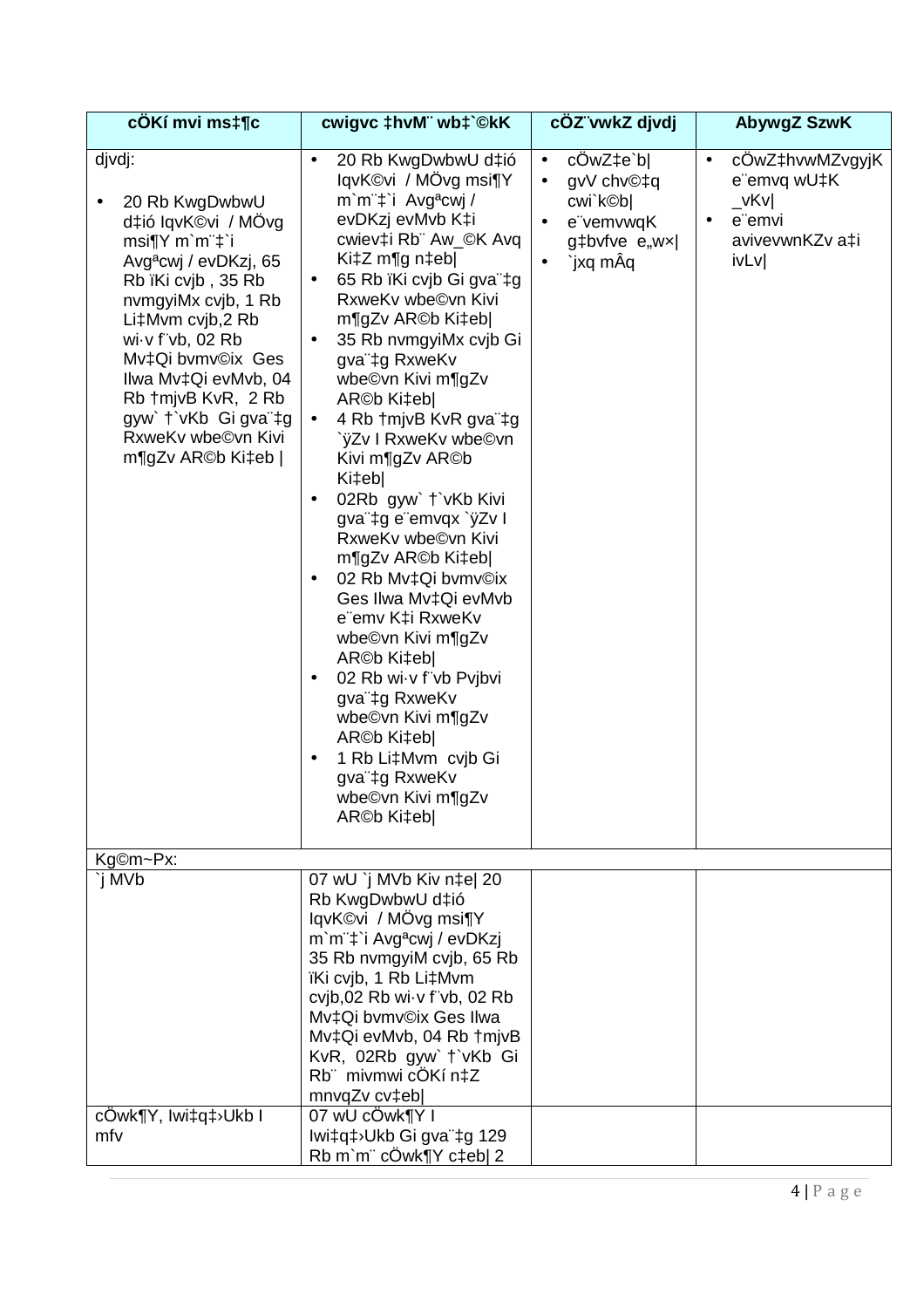| cÖKí mvi ms‡¶c                                        | cwigvc ‡hvM" wb‡`©kK                                                                                          | cÖZ vwkZ djvdj | AbywgZ SzwK |
|-------------------------------------------------------|---------------------------------------------------------------------------------------------------------------|----------------|-------------|
|                                                       | Rb m`m" Iwi‡q‡>Ukb gZ<br>wewbgg mfvg AskMÖnY<br>Ki‡eb                                                         |                |             |
| DcKiY mnvqZv cÖ`vb                                    | 131 Rb m'm" (KwgDwbwU<br>d‡ió IqvK©vi / MÖvg msi¶Y<br>$m$ `m <sup>"</sup> ) 4,33,500/= UvKvi<br>mnvqZv cv‡ebl |                |             |
| cOwZ‡e`b ^Zix, gwbUwis,<br>gvV cwi`k©b, AwWU<br>BZ"vw | 2 wU †KvqvU©vi wfwEK<br>cÖwZ‡e`b I 1 wU gvwmK,<br>cÖKí mgvß cÖwZ‡e`b, gvV<br>cwi`k©b cÖªwZ‡e`b BZ"vw`         |                |             |

## JUSTIFICATION/BACKGROUND

The Dokhla Co-Management committee has been formed in 27 December 2010 for collaborative management of Modhupur National Park (MNP). The Dokhola co-management committee comprises of 19 different stakeholders including Village Conservation Forums (VCFs) & CFW those are dependent on Forest Resources. This organization has been formed with Bangladesh Government Gazette # MOEF/env-4/Nishorgo/105/sting/2006/398 dated on 23/11/2009 ---1227, 1228(75) and has constitution, staff polices, procurement polices etc.

The participation of the local communities, (e.g. CFW, VCFs, PFs) local government and the FD has been guaranteed with the formation of council and committee. The local level organization is officially responsible for conserving the forest, developing alternative livelihoods for local people (VCFs, PFs), and ensuring the welfare of the forest and forest people. Its lower tier is called the VCF and is authorized to hold general discussion on relevant issues and to make soft recommendations. Members of local communities (VCF, PF) are offered general membership in the council.

Modhupur National Park was established in 1982, and comprises of 24,292 hectare, and 8,436 hectare areas are of Shal Forest. The park is surrounded by 187 villages engaged in primarily subsistence agricultural activities mostly depend on the Park; so there is extensive trade in agricultural commodities.

The area is especially well-known for its bamboo products. Total 115 nos mouja and 7 nos Union involve in the forest area and the project area is 309.98 square km. The total population are 2,36,368 comprises of 71,051 households (Male-1,20,543 & female -1,15,825). Encroachment is the major Threat to MNP for agricultural use of land and fuel and timber wood extraction and possibly brick kiln consumption. Managed through the DFO at Tangail, local Forest Department maintains 26 staff members, with 4 Range Offices in Modhupur & Rasulpur Sadar, and Dokhola & Aronkhola areas including 8 Bit Offices covering the total Modhupur National Park

IPAC has been working with Modhupur National Park stakeholders since 2008. Since then, a platform of comanagement has been formed that includes 89 VCFs under 36 Villages, two Peoples' Forum. Recently in March 2011 there are two CMCs have been formed at Dokhola and Rosulpur range, with active participation of selected stakeholders as mentioned in the Bangladesh Gazette. The both CMCs meet on a monthly basis to discuss progress status and future actions, and they are increasingly active in supporting Forest Department efforts to protect Modhupur National Park.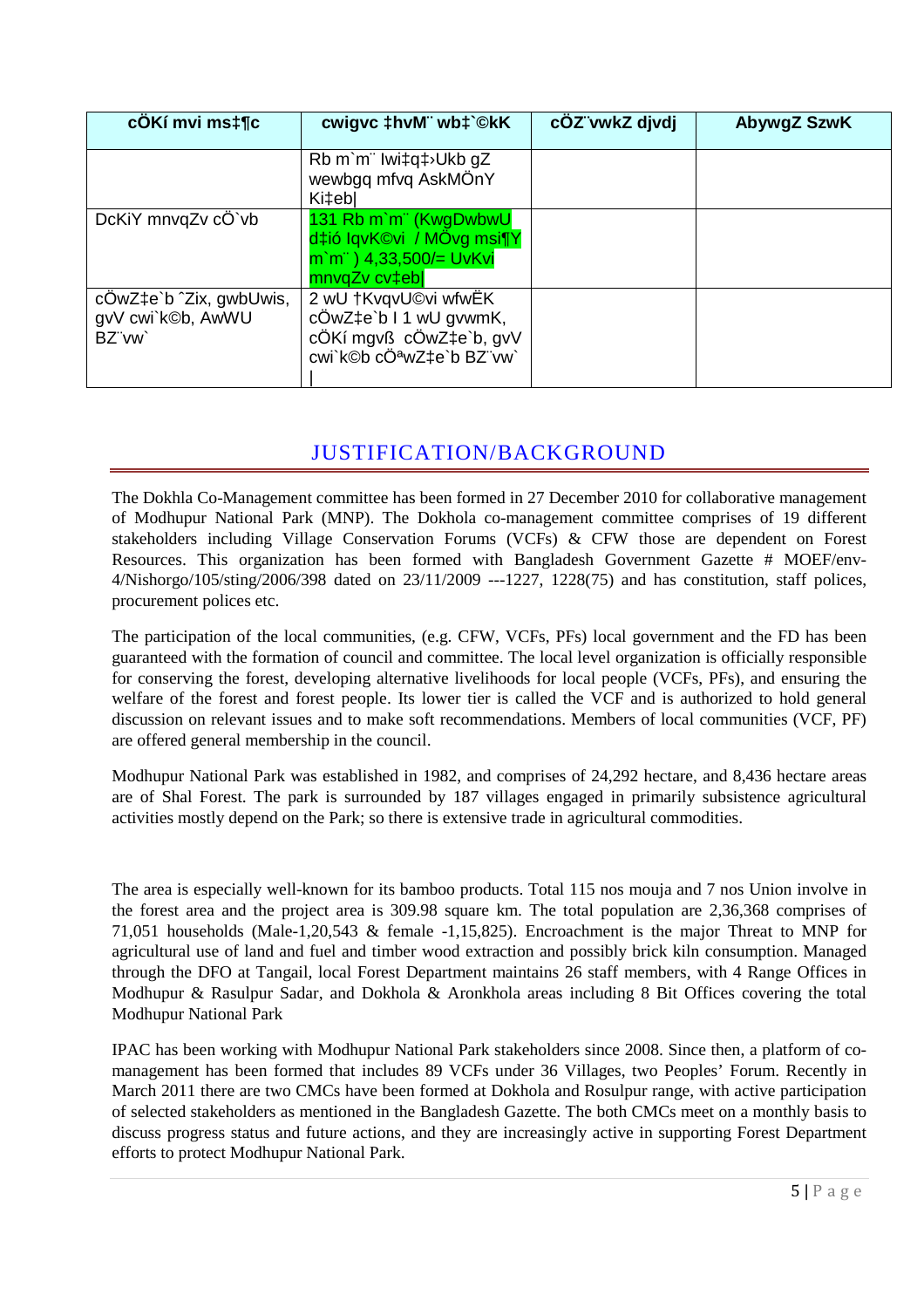This year, 550 Community Forest Guard (CFWs) were formed and have been working with Forest Rangers, which is as same as IPAC Community Patrol Group (CPG) model. IPAC successfully started implementation of Alternative Income Generating Activities (AIGAs), emphasizing Homestead gardening, Agro-forestry, Aquaculture and Bamboo made handicrafts to meet local market opportunities.

During PY 4, IPAC will work to build a foundation of sustainability for Madhupur NP's co-management platforms. This includes building the capacity of the CMC to effectively manage MNP with FD, and to ensure alternaitve livelihoods development for PA-dependent communities especially women, youth and ethnic minorities.

Specific efforts will be given to leveraging additional technical and financial support from local government agencies and/or Arannayk Foundation or other potential Donors. This year, IPAC will also strengthen its work in climate change vulnerability assessments and adaptation plan development. This will be achieved through regular facilitation as well as various VCFs based, national, and regional training opportunities. Nishorgo Sahayak will be provided appropriate orientations and facilitation to continue with sustainability. Also, there will be planning for Landscape Development Fund grant as a tool for capacity development of the CMCs

CFW & VCF are the front line associated staffs of the co-management process where CFW assisting to the forest department in patrolling and VCF member are the flat form of bottom level of the process. The local government members, civil society member and owner of the resource user institutions that ensures direct participatory democracy. It offers equal opportunity to majority village residence including women and smallest community to discuss, criticize and propose relevant activities for co-management process.

Role of VCF:

(I) CFW & VCF is usually meet to plan and prepare a 'menu' for village development and review the implementation of the plan by co-management organizations,

(II) VCF is responsible to assist PF and CMC for selecting participants of beneficiary selection,

(III) CPG & VCF is mandated to meet at least 12 times in a year; may meet more according to the necessary of community.

The primary Sources of income of peoples living around the MNP are & agriculture & Agro-forestry, day labor, small trade and fire wood collection. It is around 10% HHs have no secondary income source. The poor peoples become forced to incline on forest resources for livelihood.

It is very much cleared from the PRA reports that about 80 % household are landless and hardly living with small homestead land their own. On the other hand 20% HHs has cultivable land and the rest HHs have no cultivable land.

Food deficit are very common with the poor CFW/VCF member and lower middle class households. Food deficit varies from season to season. It depends on availability and scope of alternative source of income. The poor people with micro credit program from major credit providing NGOs are living with vicious cycle of poverty line. They remain under poverty line becomes tense to do forest offense to back their weekly payment to NGO's.

Scope of opportunities: They have experience on various trades of Goat rearing, pig rearing, poultry rearing, Hare rearing, Duck rearing, Tailoring & sewing activity, Tree Nursery business & van puller activities. They are with no capital or working funds for different business and they have to do daily labors.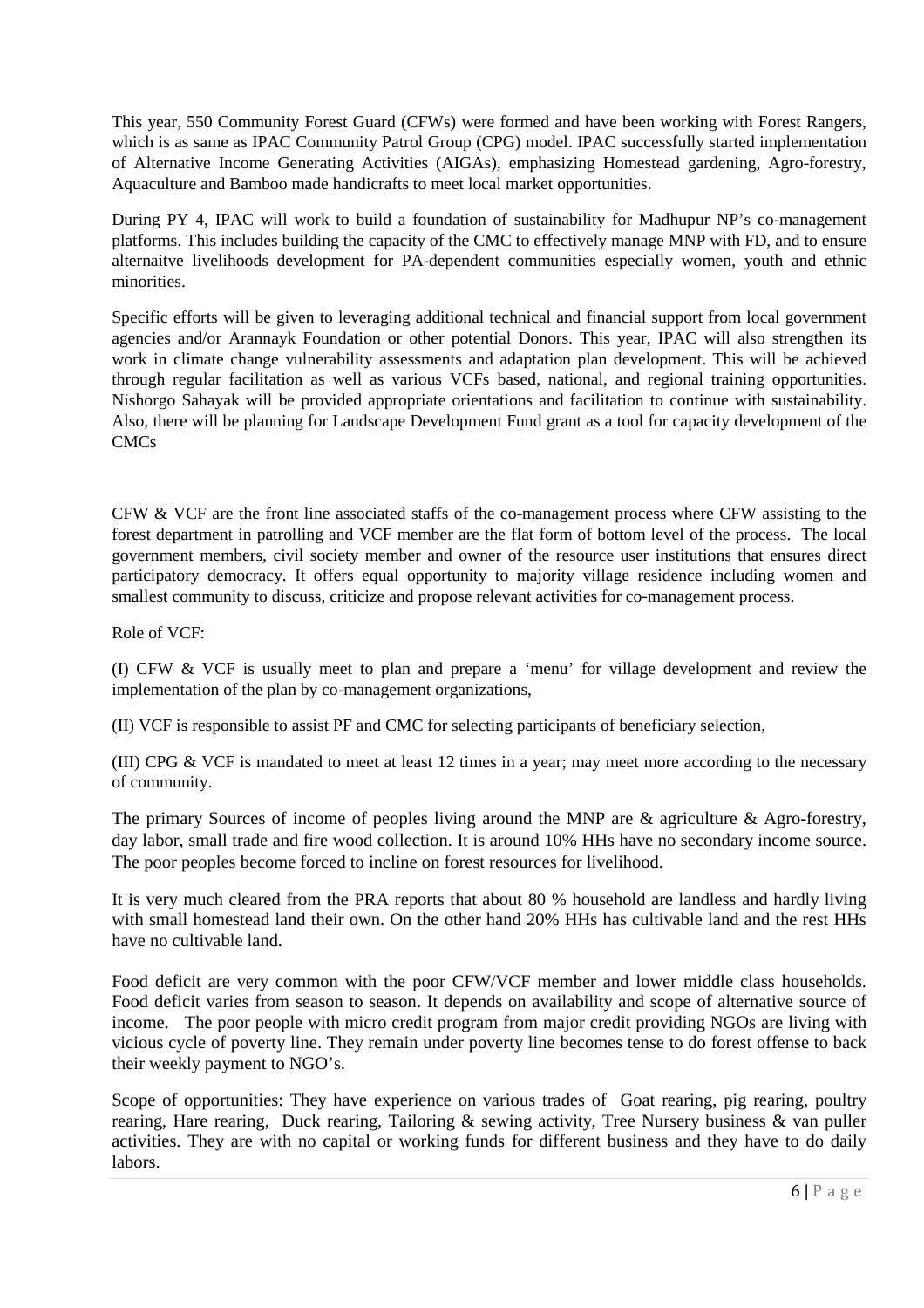### • **Objectives:**

The main objectives of this proposed project is to reduce pressure on Modhupur National Park's and its constituent biodiversity in the best possible condition. Specifically, the following key objectives will be achieved during the implementation of the proposed project:

- To reduce pressure on Protected areas by providing sustainable income generation support to forest dependent communities like community forest worker (CFW) groups/village conservation forum (VCF) members who are residing in and around the PA areas.
- To raise capacity of co-management committee on project implementation and process of functioning co-management approach.
- Taking back forest dependent people from forest to non forest related business on different alternative value chain trades.

### • **Final Results:**

- 152 CFW/VCF men and women will get benefits directly from proposed project as alternative income generation support.
- Fifty percent forest dependency will be reduced keep off pressure and Biodiversity will be increased.
- A working capital (support amount) will be established.
- Alternative income generating and value chain activities will be identified and adopted the participants.
- Income of the project participants will be increased.
- Decrease the dependency on forests.
- Financial management capacity of the CMC will be improved.

#### **Methods:**

 The success of the project implementation is the sound fund management system guided by approved guideline of CMC. The CMC of MNP will be responsible for overall fund management. Their will be project implementation committee who will execute project activities. About eighty one percent fund of the project will be use for income generation supports and rest of the fund will be use as training and orientation. CMC of MNP will play the vital role for disbursement and monitoring of the fund. The Treasurer and Member Secretary will be overall in charge of the financial and accounting and reporting. In this regard existing procurement management guideline, financial guideline will be followed. The CMC of MNP will approve the Plan. How much money will be get by a beneficiary will be depend on IGA but there will be a ceiling so that maximum beneficiary can get chance to improve livelihood.

The project will create opportunities to poultry rearing, pig rearing (ethnic community), and Goat rearing  $\&$ tailoring, duck rearing etc support in landscape areas of MNP. It will create income generation opportunities to CFW/VCF members of men and women who live on forest resources for their livelihood. Moreover it will back forest dependent peoples to agriculture/agro-forestry related alternating income generation activities that release to grow up. The target people for the project will be able to improve their livelihoods and improve their existing economic situation through proper utilization of these natural resources in sustainable manner.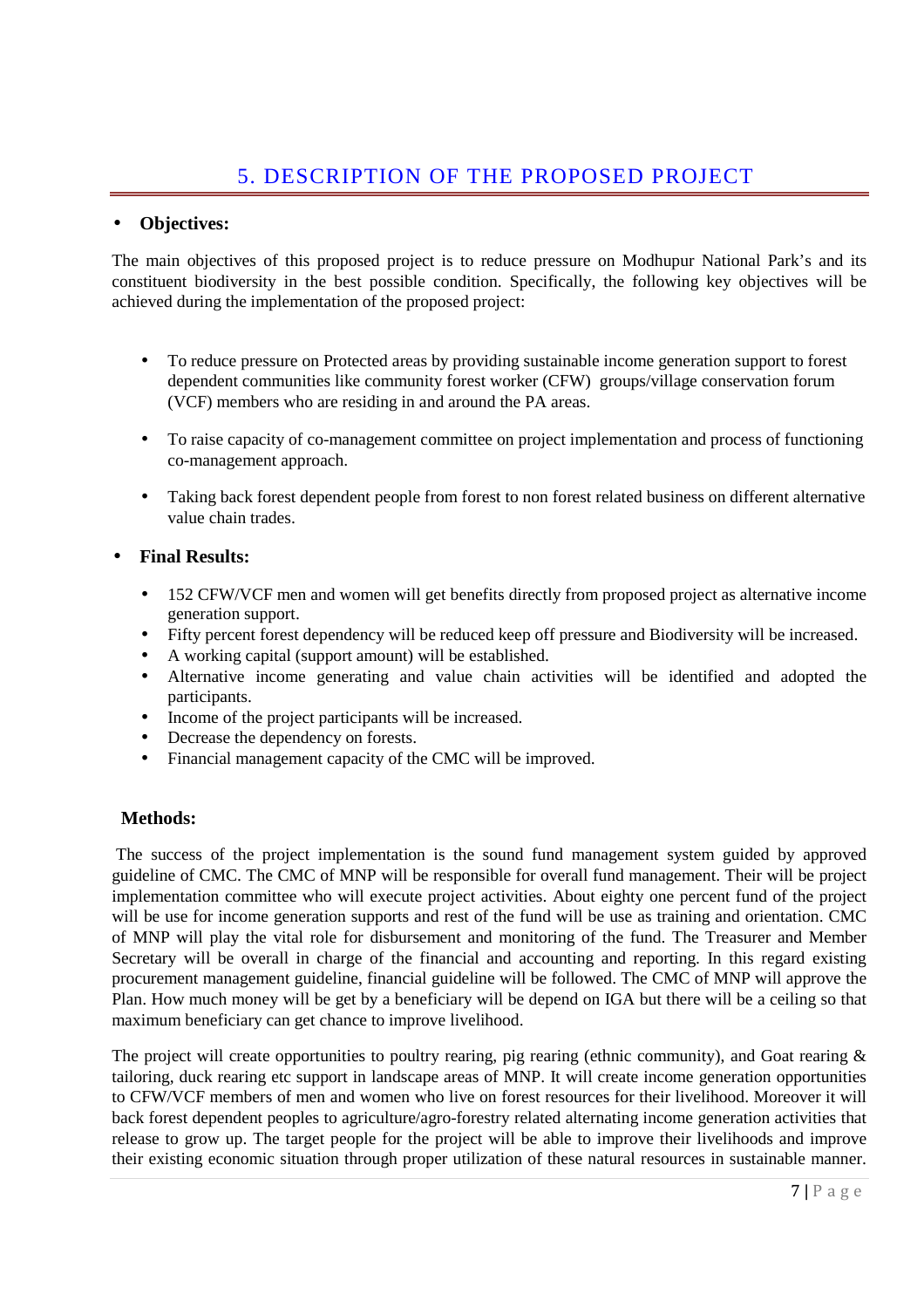This project will also ensure enhancing the biodiversity conservation and management. People with the limited scope of alternative means of living will get an opportunity to lead their life in a better condition and support their family from food security. This will also reduce the vulnerability and poverty. The project initiative will provide opportunity to the community people (VCF, PF) to engage in the alternative livelihood opportunity and sustainable way of Income Generation Activity (IGA).

## **Activities:**

- **Group Formation:** The CWG/VCF members will be grouped according to their income generation support.
- **Training/orientation/meeting:** Training, orientation and various meeting will organize to provide on the desired trades of Goat rearing, poultry rearing, pig rearing, & duck rearing, grocery business, Hare rearing etc.
- **Group Savings:** The support from the project will be as working capital to them. They will start group savings in order to bring them on self dependent. They will not go to micro finance institution for credit. It will help to break the vicious cycle of poverty from credit circle.
- **Support:** After the training or orientation the proposed (partial) support will be provided to the designed trade from the project and the beneficiary contribute the rest of amount.
- **Meeting:** They will sit in monthly meeting to keep them aware on business mode and up to date information. CMC member will participate their meeting as observer to know their progress and situation.
- **Field Visit:** Project implementation committee (PIC) will frequently visit project sites and keep record to prepared monthly report for internal and external report.
- **Reporting:** The project implementation committee (PIC) will prepare monthly report and sends to funding authority monthly and quarterly basis. After completion of project a final report will be prepared.
- **Audit:** The audit will carried out at ending the project activities from internal or external audit firm clearance from funding authority.
- **Evaluation Methodology :** 
	- CMC will form a Project Implementation Committee (PIC) selecting 3-5 members from committee for respective work area work ( i.e. on project site basis)
	- The appointed CMC member will work on voluntary basis.
	- Project implementation committee (PIC) will prepared a work plan and then they produce it to the monthly CMC meeting. It will be approved in CMC meeting. All activities will be executed following approved planed and guideline.
	- The PIC will prepare a monthly report before meeting for following of every successive month.
	- There will be cent percent of CFW member and rest others planned to be the beneficiaries from VCF who are with skilled on respective trades.
	- The project activities will be completed with time frame of pre-prepared work planned and report should be made accordingly.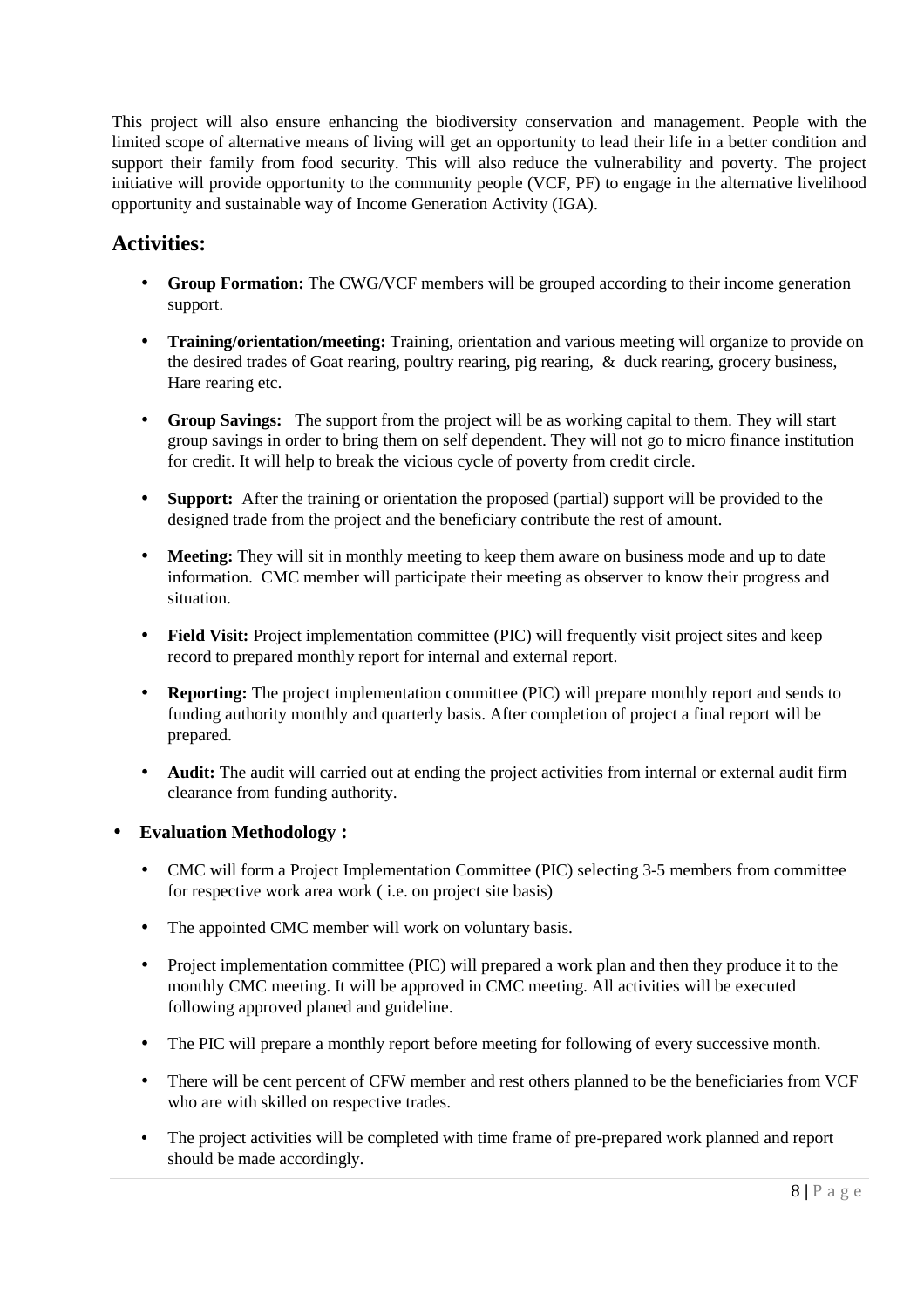• Internal audit will be performed every month.

#### **Communication, technical support insure and dissemination of results:**

- $\checkmark$  The communication methods will be applied over the beneficiaries involve directly and indirectly. The committee members will go to project areas and shared the outcomes activities with them.
- $\checkmark$  Project implementation committee (PIC) will arrange meeting at their office involving respective government officials, non government, and local authorities for focusing their activities performed successfully.
- $\checkmark$  Technical Support will insure by the Net working, advocacy with the involvement of Agriculture, fisheries livestock department & other respective stallholders. The trade wise technical training/ orientation will arrange before provide input support to the beneficiaries.

| SL.<br>No.     | <b>Activities/Sub Activities</b>                         | <b>August 2011 to July 2012</b> |                |   |                         |   |   |                |   |   | <b>Remarks</b> |                   |    |  |
|----------------|----------------------------------------------------------|---------------------------------|----------------|---|-------------------------|---|---|----------------|---|---|----------------|-------------------|----|--|
|                |                                                          | $\mathbf{1}$                    | $\overline{2}$ | 3 | $\overline{\mathbf{4}}$ | 5 | 6 | $\overline{7}$ | 8 | 9 | 10             | $\mathbf{1}$<br>1 | 12 |  |
| $\mathbf{1}$   | <b>Group Formation</b>                                   |                                 |                |   |                         |   |   |                |   |   |                |                   |    |  |
| $\overline{2}$ | Training, orientation,<br>meeting                        |                                 |                |   |                         |   |   |                |   |   |                |                   |    |  |
| 3              | <b>Purchasing Support</b><br><b>Materials</b>            |                                 |                |   |                         |   |   |                |   |   |                |                   |    |  |
| 4              | Distribute input support<br>material to the groups       |                                 |                |   |                         |   |   |                |   |   |                |                   |    |  |
| 5              | Harvesting/Trading<br>activities by the<br>beneficiaries |                                 |                |   |                         |   |   |                |   |   |                |                   |    |  |
| 6              | New Sanctuary<br>establishment                           |                                 |                |   |                         |   |   |                |   |   |                |                   |    |  |
| 7              | Old Sanctuary maintenance                                |                                 |                |   |                         |   |   |                |   |   |                |                   |    |  |
| 8              | <b>Technical Support for</b><br>growth and maintenance   |                                 |                |   |                         |   |   |                |   |   |                |                   |    |  |
| 9              | Field Visit and monitoring                               |                                 |                |   |                         |   |   |                |   |   |                |                   |    |  |

#### **6. WORK PLAN**

#### Table : 02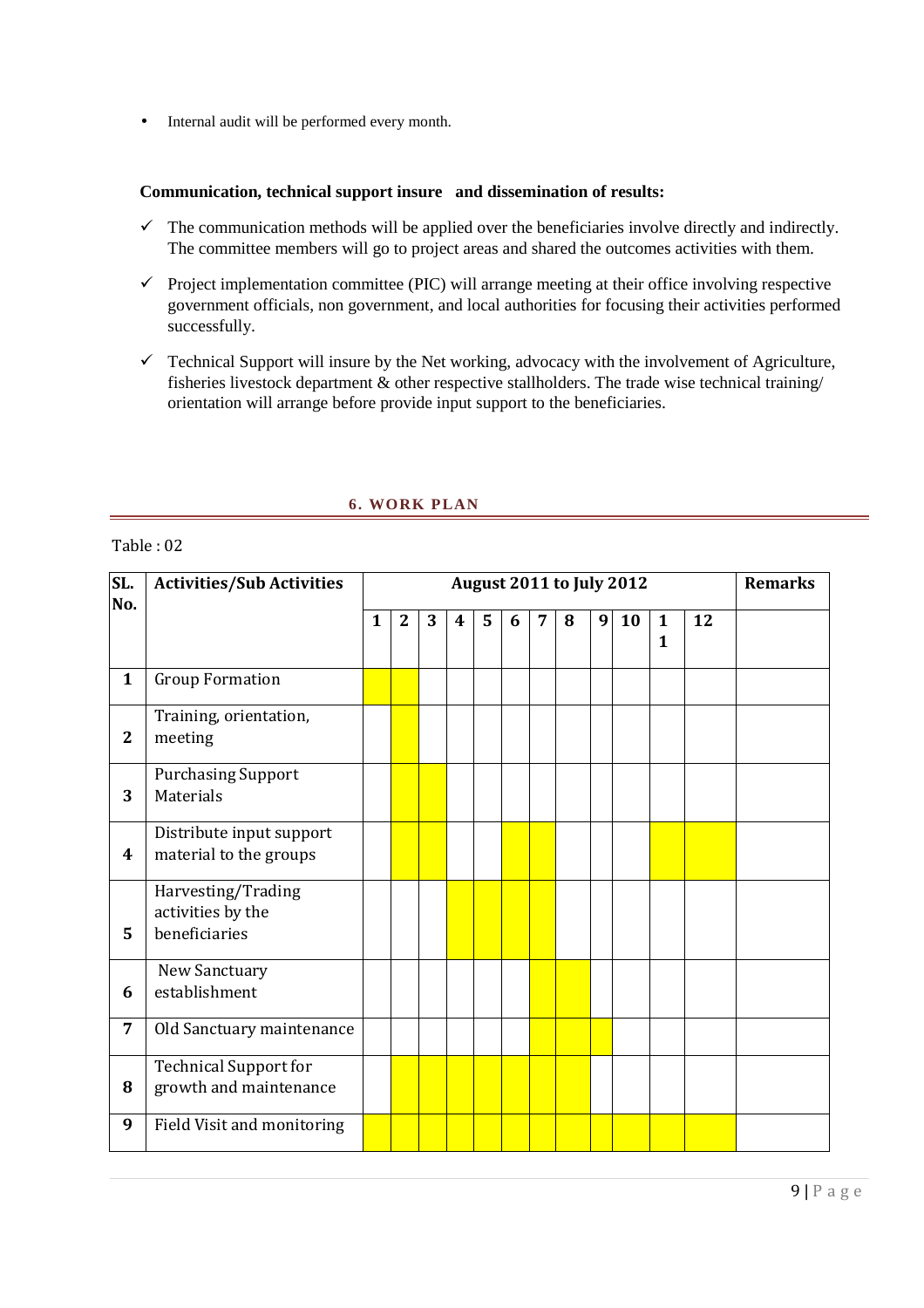| <b>10</b> | Reporting progress  |  |  |  |  |  |  |  |
|-----------|---------------------|--|--|--|--|--|--|--|
|           | Audit               |  |  |  |  |  |  |  |
| 12        | Result/Impact study |  |  |  |  |  |  |  |
| 13        | Closing report      |  |  |  |  |  |  |  |

### 7. SUSTAINABILITY PLAN

The main criteria of selecting project participants will be the direct community forest worker (CFW) members and poor VCF member from climate changed impacted landscape areas of Modhupur National Park. All the project participants were selected by co-management committee. The vision of institutional development of the project participants is to initiate sustainable income generation that will reduce pressure to forest and the environment, increase biodiversity and create wealth to generate income in order to achieve the millennium development goals. The project implementation team (CMC) will show willingness to continue with Project activities after phase out the project. The on-going activities will attract support from volunteers, government departments, other NGOs etc.

The process of developing quarterly work plan will be participatory where key stakeholders will be involve, with facilitation from the project implementation team using group interview and field observation. Training of project participants are essential in laying a strong foundation for the development of conservation enterprise, which cannot be built without the help of technically skilled persons. The project will address specific training for the project participants on grocery shop and poultry rearing & pig rearing, Ricshaw/ van puller, Hare rearing, Tree nursery/medicinal pant gardening, Amrapali/BAU kul gardening and tailoring for alternative income generating activities, organizational development and management etc. Project implementation team will hold regular visit and

Follow up progress of the project with beneficiaries and related stakeholders. These closed trust relation will link up ample opportunity to explain business that assists to earn sustainable income from targeted enterprise.

Project monitoring is a process that will record achievements of its objectives and the work plan. The management team will form monitoring unit to facilitate this process. The monitoring unit will make regular visits to the field and observe on what is being done. It will maintain progress records at different stages. The facilitators will record to gather information and disseminate the same to the beneficiaries. The project will identify stakeholders/development partners from the government departments and non-government organizations to work with. Collaboration will provide efficient service delivery and sustain project activities after donor support.

IPAC team will impart training for CMC on monitoring the project activities of VCF who will directly be implementing proposed AIG activities. Regular basis IPAC will give technical services.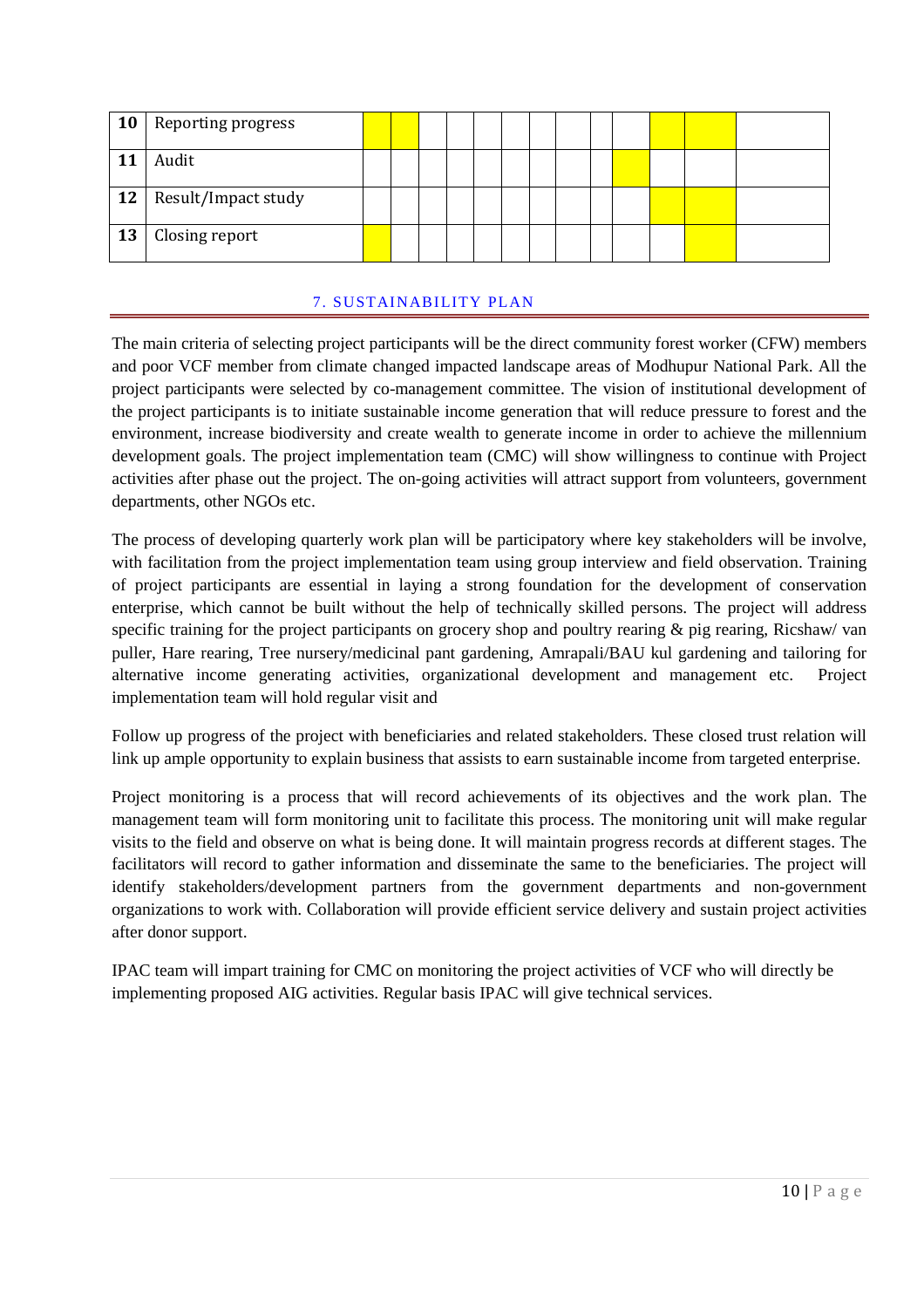## **8. BUDGET**

### **Table 3: Budget**

| <b>SL</b>      | <b>Head of Expenditure</b>                                     | <b>Quantity</b> | <b>Unit</b><br><b>Cost</b> | <b>Grant Amount</b><br>(BDT) | <b>Community</b><br><b>Contribution</b> | <b>Total</b><br>(BDT) |
|----------------|----------------------------------------------------------------|-----------------|----------------------------|------------------------------|-----------------------------------------|-----------------------|
| A              | Program cost (Support):                                        |                 |                            |                              |                                         |                       |
| 1              | Amrapali/BAU kul Gardening<br>(demo plot) in 4 groups (20 HHs) | $\overline{4}$  | 20,000                     | 80,000                       | 3,500                                   | 83,500                |
| $\overline{2}$ | Poultry (Duck/Hen) rearing                                     | 35              | 3,000                      | 105,000                      | 3,500                                   | 108,500               |
| 3              | Pig rearing (for ethnic community)                             | 65              | 3,100                      | 201,500                      | 65,000                                  | 266,500               |
| 4              | Grocery business                                               | $\overline{2}$  | 5,500                      | 11,000                       | 1,000                                   | 12,000                |
| 5              | Rickshaw/Van                                                   | $\overline{2}$  | 10,000                     | 20,000                       | 1,500                                   | 21,500                |
| 6              | Hare/Rabbit rearing                                            | 1               | 5,000                      | 5,000                        | 1,000                                   | 6,000                 |
| $\overline{7}$ | Tailoring/Sewing and accessories                               | 4               |                            |                              | 2,000                                   | 2,000                 |
| 8              | Tree Nursery/ Medicinal Plant                                  | $\overline{2}$  | 5,500                      | 11,000                       | 1,000                                   | 12,000                |
|                | Sub-total - A                                                  |                 |                            | 433,500                      | 78,500                                  | 512,000               |
| В              | <b>Training cost:</b>                                          |                 |                            |                              |                                         |                       |
| 1              | Amrapali/Baufal Gradening                                      | 20              | 250                        | 5,000                        |                                         | 5,000                 |
| $\overline{c}$ | Poultry rearing (1 day)                                        | 35              | 250                        | 8,750                        |                                         | 8,750                 |
| 3              | Pig rearing (for ethnic community)<br>(1 day)                  | 65              | 250                        | 16,250                       |                                         | 16,250                |
| 4              | Grocery business (1 day)                                       | $\overline{2}$  | 250                        | 500                          |                                         | 500                   |
| 5              | Rickshaw/Van(1 day orientation)                                | $\overline{2}$  | 250                        | 500                          |                                         | 500                   |
| 6              | Hare/Rabbit rearing(1 day)                                     | 1               | 250                        | 250                          |                                         | 250                   |
| $\overline{7}$ | Tailoring/Sewing (4 persons, 2<br>months)                      | $\overline{2}$  | 5,500                      | 11,000                       |                                         | 11,000                |
| 8              | Tree Nursery/ Medicinal Plant                                  | $\overline{2}$  | 250                        | 500                          |                                         | 500                   |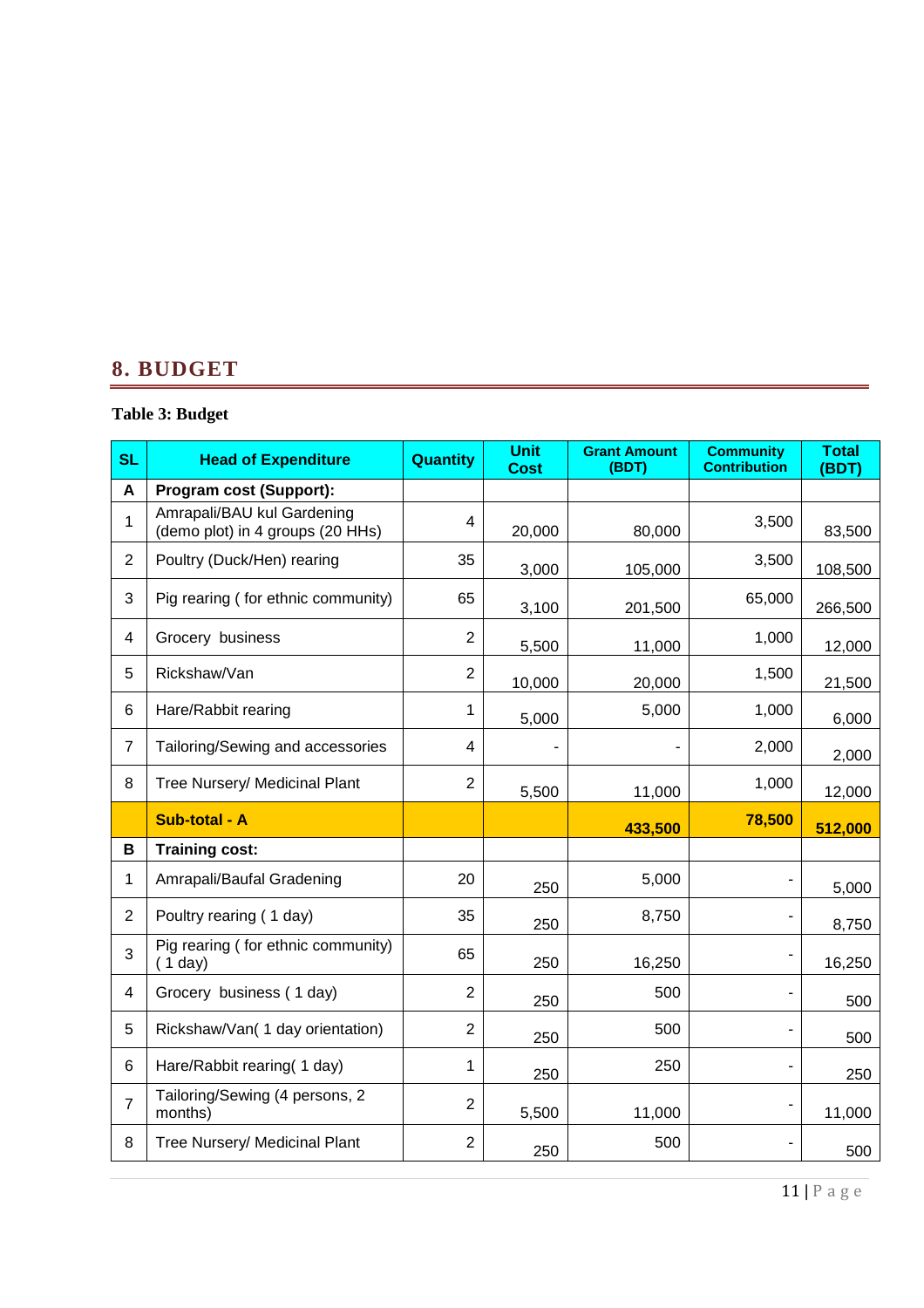| 9 | Training honorium for facilitator | 5  | 500   | 2,500   |        | 2,500   |
|---|-----------------------------------|----|-------|---------|--------|---------|
|   | <b>Sub-total - B</b>              |    |       | 45,250  | ۰      | 45,250  |
| C | <b>Administrative cost:</b>       |    |       |         |        |         |
| 1 | <b>Office Supplies</b>            | 6  | 400   | 2,400   | ۰      | 2,400   |
| 2 | Photocopy, mail, postage          | 12 | 250   | 3,000   |        | 3,000   |
| 3 | Audit                             | 1  | 5,000 | 5,000   | ۰      | 5,000   |
| 4 | <b>Transport cost</b>             | 12 | 500   | 6,000   | 5,000  | 11,000  |
| 5 | Travel and perdiem                | 4  | 1,000 | 4,000   | 5,000  | 9,000   |
|   | <b>Sub-total-C</b>                |    |       | 20,400  | 10,000 | 30,400  |
|   | Total Cost (A+B+C)                |    |       | 499,150 | 88,500 | 587,650 |

Grants Total: Taka Four Lac Ninety Nine Thousand One Hundred Fifty only Note:

1) Sewing Machine will be provided from existing inventory procured previously

2) Total beneficiaries: 131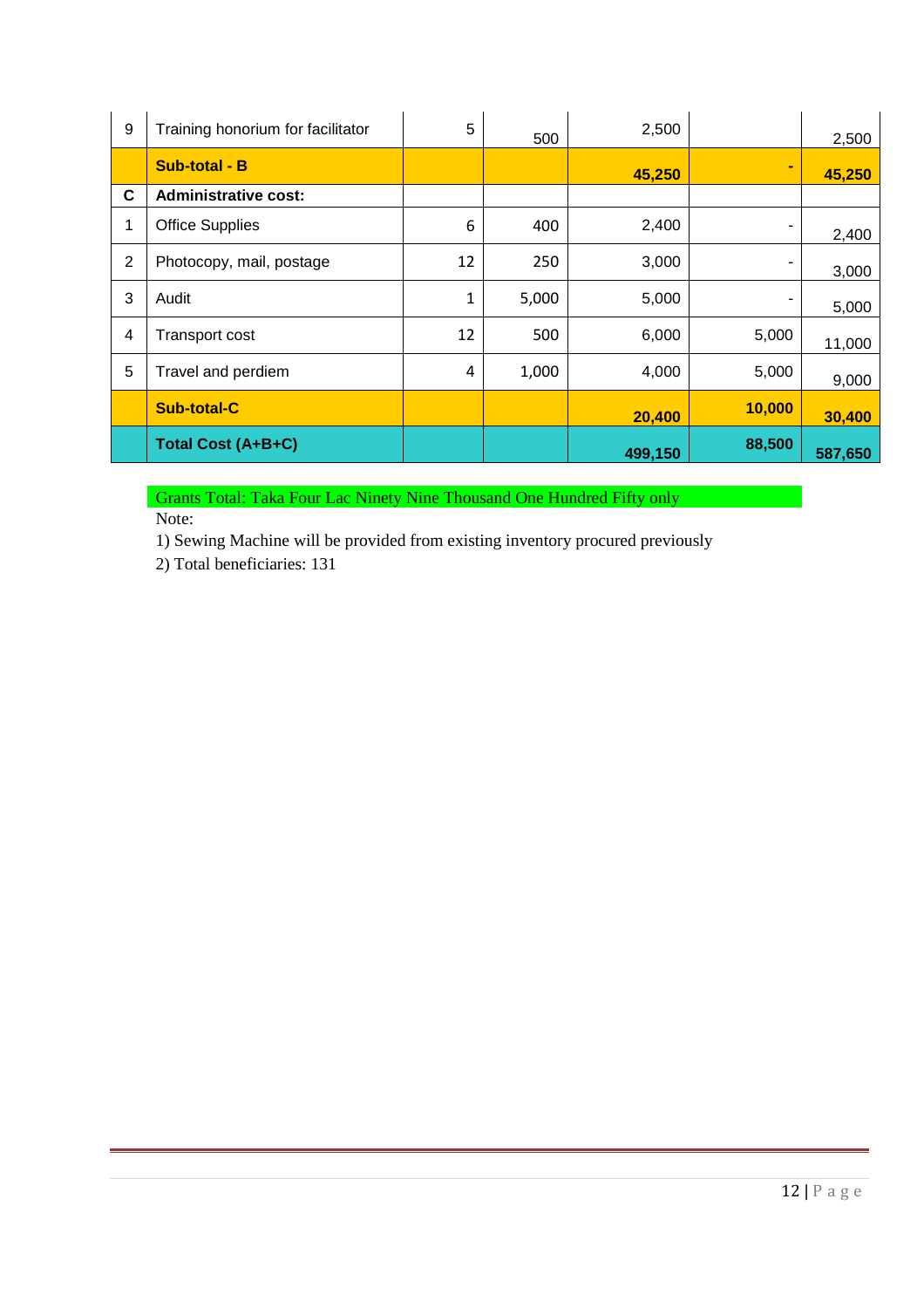## 9. PROPOSED SCHEDULE OF FUND DISBURSEMENT

#### **Table 4: The schedule of fund disbursement**

| <b>Installment for project Activities</b> | <b>Period (Months/Year)</b> | <b>Estimated</b><br><b>Cost</b> | % of Grant<br><b>Amount</b> |
|-------------------------------------------|-----------------------------|---------------------------------|-----------------------------|
| 1st Installment                           | 1st Quarter 3 month         | 2,49,575.00                     | 50%                         |
| 2nd Installment                           | 2nd Quarter 3 months        | 1,24,787.50                     | 25%                         |
| 3rd Installment                           | 3rd Quarter 3 months        | 1,24,787.50                     | 25%                         |
| Reporting & documentation                 | 4rth Quarter 2 months       |                                 |                             |
| <b>Total</b>                              |                             | 4,99,150.00                     | 100%                        |

**In word:** BD Tk. Four lac ninety nine thousand one hundred fifty only.

#### **Table 05: Earning matrix (approximately) from selected AIG/Value Chain per individual:**

| <b>SL</b> | <b>AIG/Value Chain</b>                      | <b>Time Frame</b> | <b>Earning in BDT.</b> |
|-----------|---------------------------------------------|-------------------|------------------------|
|           | Amrapal/BAU kul gardening (10decml)         | yearly            | 10000.00               |
| 2         | <b>Grocery Shop</b>                         | Weekly            | 1050.00                |
| 3         | Rickshaw/Van                                | Weekly            | 1400.00                |
| 5         | Poultry rearing                             | Yearly            | 15000.00               |
| 6         | Sewing and accessories                      | Weekly            | 700.00                 |
|           | <b>Hare Rearing</b>                         | Yearly            | 15000.00               |
| 8         | Nursery /Medicinal plant(10dc)              | Six monthly       | 15000                  |
| 9         | Pig rearing/ fattening for ethnic community | yearly            | 18000.00               |

## 10. SIGNATURE

I, the undersigned Mr.Md Eakub Ali Chairman of Dokhola Range CMC, Modhupur National Park, that is requesting financial assistance from the Small Grant component for the implementation of proposed activity related to "Creating sustainable Income for CFW & VCF members who are vulnerable to climate Change" certify that all the information in the grant application file is exact and correct.

Signature ………………………………………………… Date: -----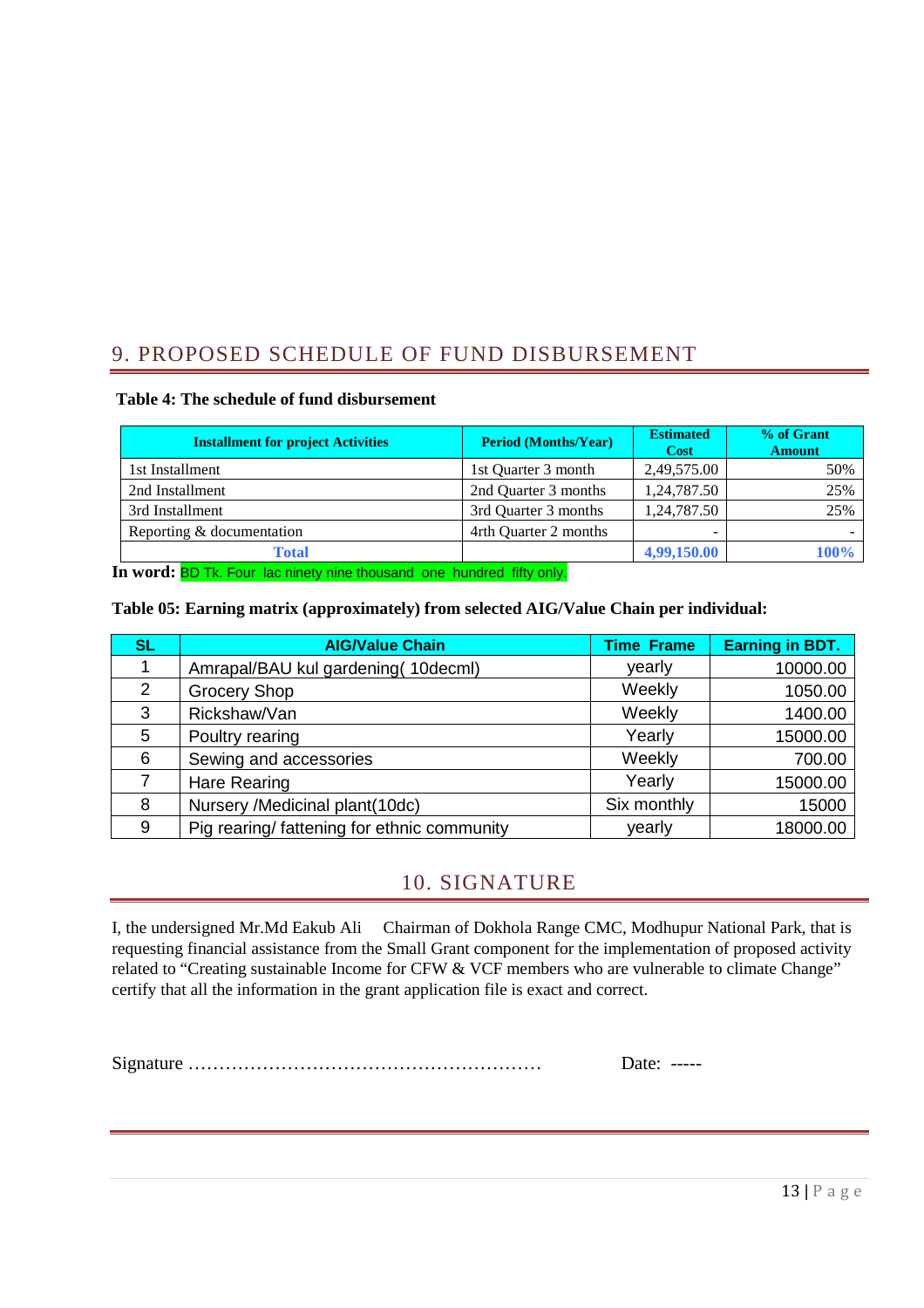## INFORMATION ON THE ORGANIZATION (PROFILE)

Type of Organization (CMO/RMO/ECA/Others): Dokhola Co-Management Committee Modhupur National Park, Dokhola range Office, Tangail.

Date of foundation (D/M/Y): Council & committee formed on 23/11/2009---1227, 1228(75) with GOB Gazette no MOEF/env-4/Nishorgo/105/sting/2006/398

#### **Address:**

Dokhola Co-Management Committee (MNP), Dokhola range Office, Telephone Number: 01713563440 E-mail (if any): No Contact Person: Mr. Md Eakub Ali Position with the organization: Chairman

Contact person's address:

Mr. Md Jashim Uddin, Range officer and Member Secretary of Dokhola Co-Management Committee (MNP) Office Modhupur Dokhola Range Office, Tangail, Telephone Number: 01711-588820

Please list the Management Committee of the organization that will be involved in the implementation of the project. Insert rows as require

#### **Table: 06**

| <b>SL</b> | <b>Name</b>         | <b>Designation in organization</b> |
|-----------|---------------------|------------------------------------|
|           | Mr. Md. Eakub Ali   | Chairman                           |
| ∸∙        | Mr. Md Jashim Uddin | <b>Member Secretary</b>            |
| J.        | Mrs. Shikha Nokrek  | Treasurer                          |

Beneficiaries will be engaged in the project: Village and Union wise tentative List of Beneficiaries, as per following

### **Table: 07 Beneficiaries List Tentative) of Dokhola range CMC**

| <b>SI</b> | <b>Name</b> | <b>Father/Husband</b> | <b>Village</b> | Age | <b>Sex</b> | <b>Trade</b> |
|-----------|-------------|-----------------------|----------------|-----|------------|--------------|
| no        |             | <b>Name</b>           |                |     |            |              |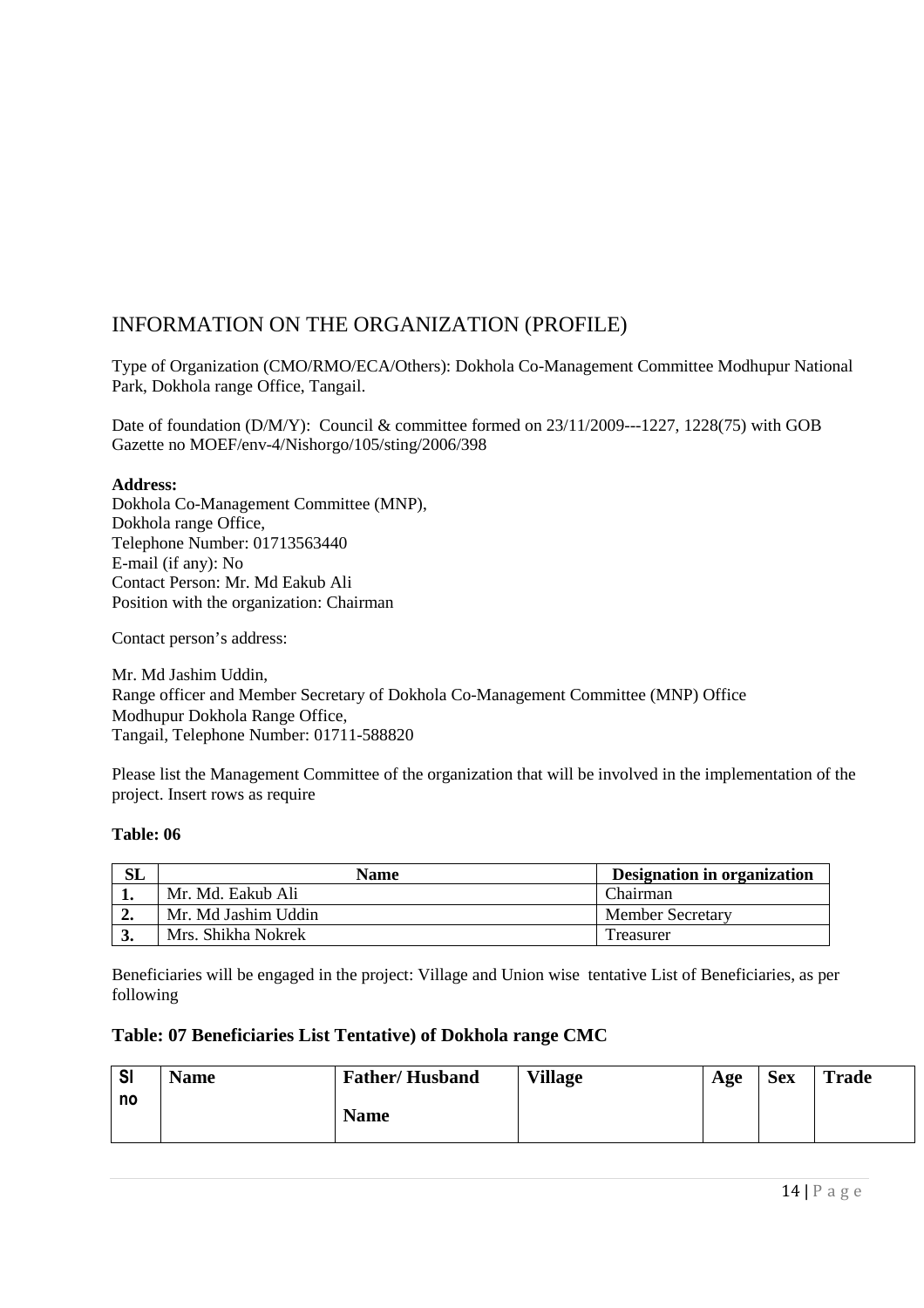| 01 | ShreeHori Bormon                 | <b>Sree Makhon Bormon</b> | Pirgacha Bormonpara      | 24 | M            | Goat<br>Rearing |
|----|----------------------------------|---------------------------|--------------------------|----|--------------|-----------------|
| 02 | Shondhya Bormon                  | <b>Bimol Bormon</b>       | Pirgacha Bormonpara      | 25 | $\mathbf{F}$ | Goat<br>Rearing |
| 03 | Dipali Bormon                    | Mosuram bormpn            | Pirgacha Bormonpara      | 22 | $\mathbf{F}$ | Goat<br>Rearing |
| 04 | Anita Bormon                     | Swapan bormon             | Pirgacha Bormonpara      | 24 | $\mathbf{F}$ | Goat<br>Rearing |
| 05 | Amullya Bormon                   | Late Shrikash Bormon      | Pirgacha Daborpara       | 45 | M            | Goat<br>Rearing |
| 06 | Podma rani Bormon                | Kriswna Ch. Bormon        | Pirgacha Daborpara       | 35 | $\mathbf{F}$ | Goat<br>Rearing |
| 07 | Swaraswati Bormon                | Late Nimai Bormon         | Pirgacha Daborpara       | 46 | $\mathbf{F}$ | Goat<br>Rearing |
| 08 | Hena Begum                       | Md. Azahar                | Shainamari<br>Moddyapara | 30 | ${\bf F}$    | Goat<br>Rearing |
| 09 | Tara Vanu                        | Md. Nur Hossain           | Shainamari<br>Moddyapara | 28 | $\mathbf F$  | Goat<br>Rearing |
| 10 | Md. Mohishin Ali                 | Late Toibur rahman        | Shainamari Bormonpara    | 60 | M            | Goat<br>Rearing |
| 11 | Moss. Papia Khatun               | Julhasuddin               | Shainamari Bormonpara    | 21 | $\mathbf{F}$ | Goat<br>Rearing |
| 12 | Md. Sattar Mia                   | Late Kitab Ali            | Shainamari Bormonpara    | 48 | M            | Goat<br>Rearing |
| 13 | Koushyolla Rani<br><b>Bormon</b> | <b>Fatik Bormon</b>       | Shainamari Bormonpara    | 35 | $\mathbf F$  | Goat<br>Rearing |
| 14 | Jotindra Bormon                  | Late Judhishtir Bormon    | Shainamari Bormonpara    | 60 | M            | Goat<br>Rearing |
| 15 | Bashonti rani Gour               | <b>Babul Gour</b>         | Shainamari Bormonpara    | 40 | $\mathbf F$  | Goat<br>Rearing |
| 16 | <b>Babul Hossain</b>             | Md. Kashem                | Shainamari Bormonpara    | 30 | M            | Goat<br>Rearing |
| 17 | Md. Altab Ali                    | Md. Hossain ali           | Amlitola Missionpara     | 27 | M            | Goat<br>Rearing |
| 18 | Md. Nowsher Ali                  | Late Yakub Ali            | Amlitola Missionpara     | 25 | M            | Goat<br>Rearing |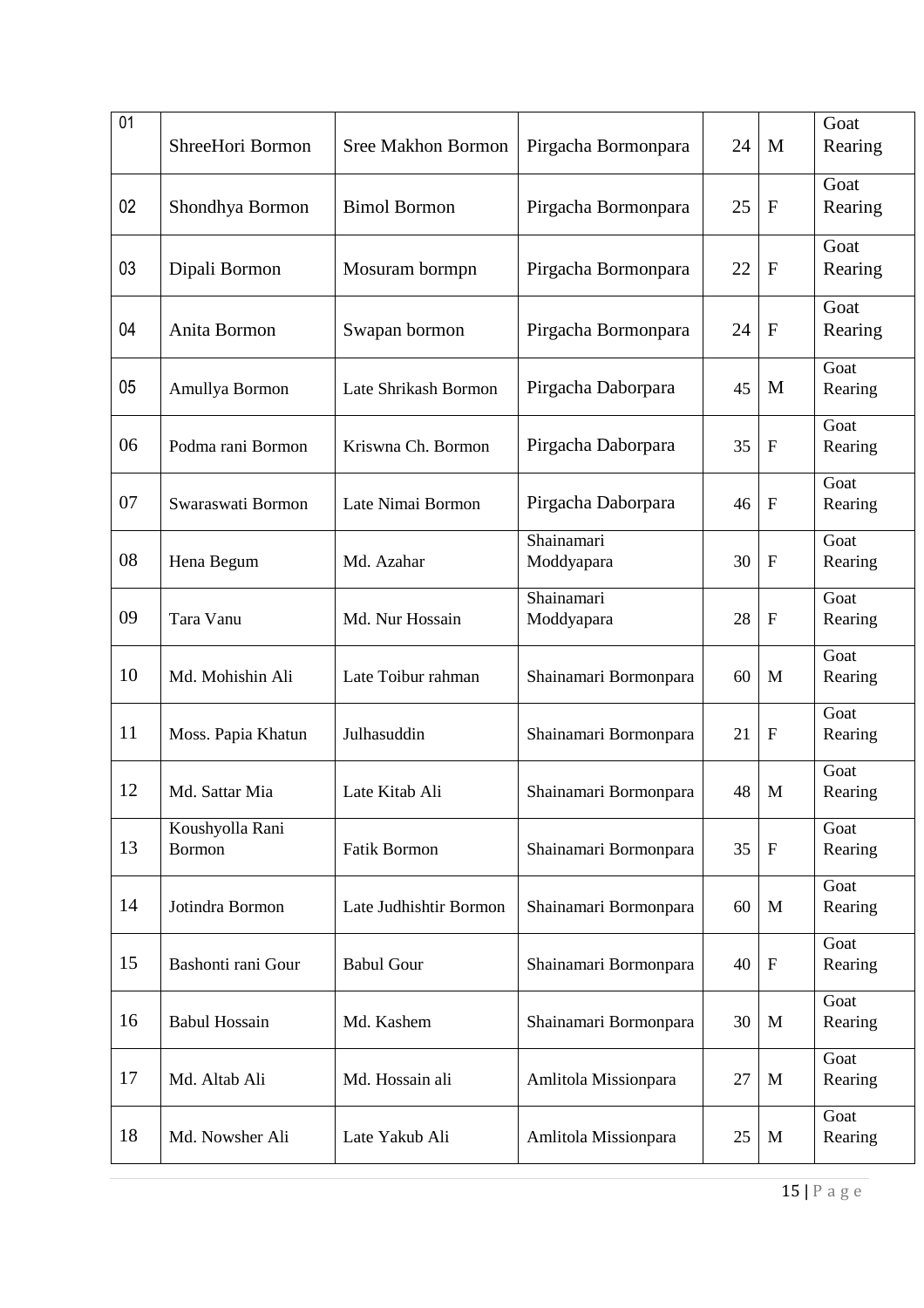| 19 | Md. Idris Ali          | Late Osman Goni    | Amlitola Missionpara | 60 | M            | Goat<br>Rearing |
|----|------------------------|--------------------|----------------------|----|--------------|-----------------|
| 20 | Md. Mojibor rahman     | Md. Noyan Bepari   | Amlitola Missionpara | 27 | M            | Goat<br>Rearing |
| 21 | Moss. Noorjahan        | Md. Izzat Ali      | Amlitola Missionpara | 35 | $\mathbf F$  | Goat<br>Rearing |
| 22 | Moss. Nilima Khatun    | Md. Ismail         | Amlitola Missionpara | 40 | $\mathbf F$  | Goat<br>Rearing |
| 23 | Moss.Shafia Khatun     | Md. Toiyam Sheikh  | Amlitola Missionpara | 45 | $\mathbf{F}$ | Goat<br>Rearing |
| 24 | Abdur Rahman           | Late Abdul latif   | Aronkhola Memberpara | 65 | M            | Goat<br>Rearing |
| 25 | Md. Abul Mia           | Late Hanif Ali     | Aronkhola Memberpara | 45 | M            | Goat<br>Rearing |
| 26 | Md. Shahidul           | Md. Boshir Uddin   | Aronkhola Memberpara | 40 | M            | Goat<br>Rearing |
| 27 | Moss. Khodeza<br>Begum | Abdur Rahim        | Aronkhola Memberpara | 40 | $\mathbf F$  | Goat<br>Rearing |
| 28 | Moss. Anwara Begum     | Late Amjad Ali     | Aronkhola Memberpara | 50 | $\mathbf F$  | Goat<br>Rearing |
| 29 | Md. Jobbar Ali         | Late Josimuddin    | Aronkhola Memberpara | 55 | M            | Goat<br>Rearing |
| 30 | Md. Mojibor Rahman     | Late Shanu Sheikh  | Aronkhola Memberpara | 45 | M            | Goat<br>Rearing |
| 31 | Md. Anser ali          | Md. Johur Ali      | Aronkhola Memberpara | 35 | M            | Goat<br>Rearing |
| 32 | Abdus Salam            | Late Abdur Rahim   | Aronkhola Memberpara | 37 | M            | Goat<br>Rearing |
| 33 | Md. Abdul Latif        | Late Silim         | Aronkhola Memberpara | 50 | M            | Goat<br>Rearing |
| 34 | Moss.Zobeda Begum      | Md. Rashid Mia     | Chapaid Purbopara    | 25 | $\mathbf F$  | Goat<br>Rearing |
| 35 | Moss. Asiya Begum      | Md. Aslam talukder | Chapaid Purbopara    | 35 | ${\bf F}$    | Goat<br>Rearing |
| 36 | Md. Anser Ali          | Md. Sunu Mia       | Chapaid Purbopara    | 40 | M            | Goat<br>Rearing |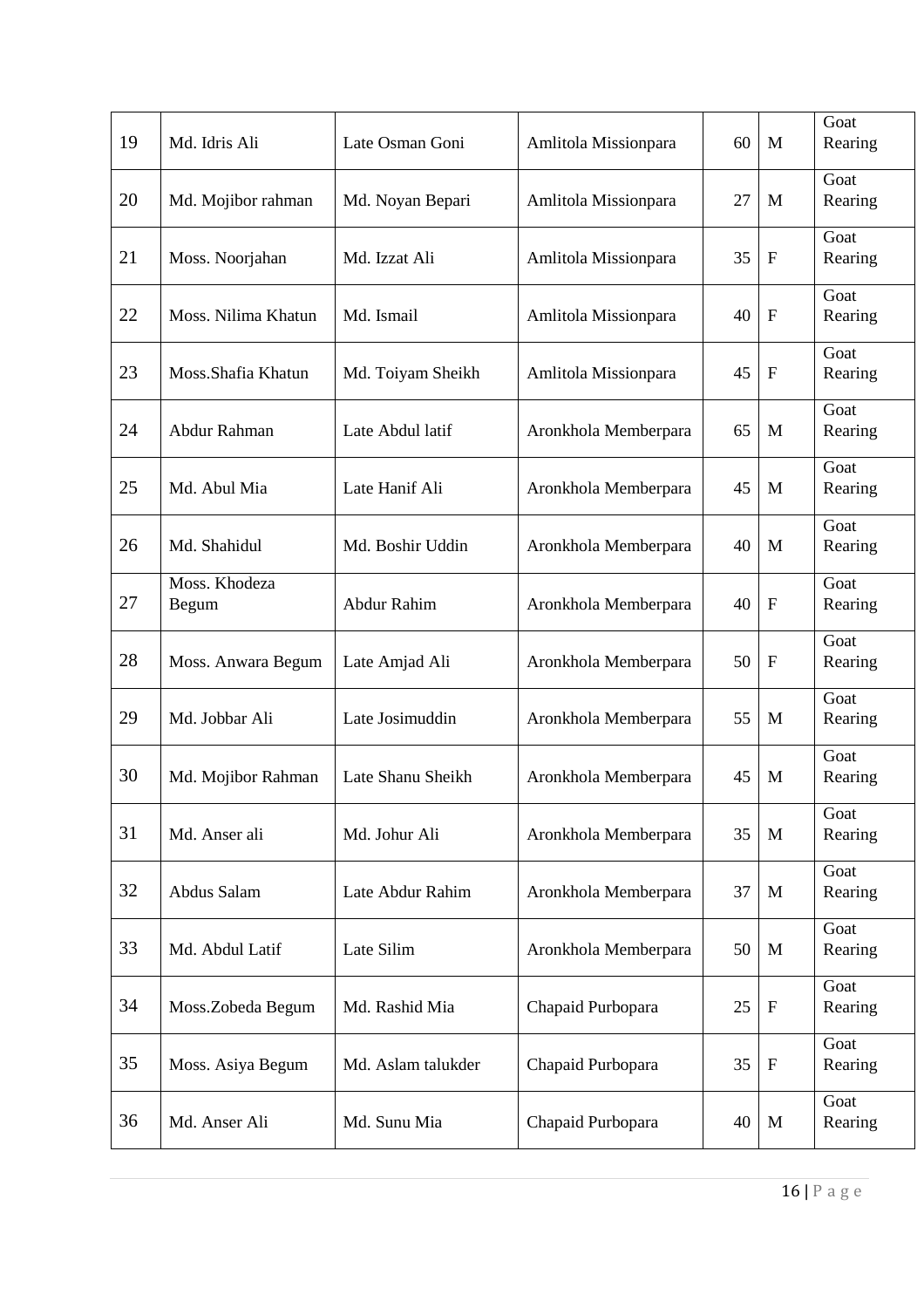| 37 | Moss. Asma Beum     | Md. Hossain Ali   | Chapaid Purbopara | 25 | $\mathbf{F}$              | Goat<br>Rearing |
|----|---------------------|-------------------|-------------------|----|---------------------------|-----------------|
| 38 | Md. Azizul Haque    | Md. Hasen Ali     | Chapaid Purbopara | 35 | M                         | Goat<br>Rearing |
| 39 | Moss. Hasna Begum   | Md. Taleb Ali     | Chapaid Purbopara | 45 | $\mathbf{F}$              | Goat<br>Rearing |
| 40 | Md. Zabed Ali       | Md. Montaj Ali    | Chapaid Purbopara | 30 | M                         | Goat<br>Rearing |
| 41 | Moss. Josna Begum   | Md. Jongsher Ali  | Chapaid Purbopara | 30 | ${\bf F}$                 | Goat<br>Rearing |
| 42 | Moss. Razia Begum   | Md. Abdur Razzak  | Chapaid Purbopara | 25 | $\mathbf F$               | Goat<br>Rearing |
| 43 | Moss. Khaleda Begum | Md. Siddique      | Chapaid Purbopara | 35 | $\boldsymbol{\mathrm{F}}$ | Goat<br>Rearing |
| 44 | Feroza Begum        | Md. Ibrahim       | Bhutia Uttarpara  | 35 | $\mathbf{F}$              | Goat<br>Rearing |
| 45 | Mina Begum          | Md. Fazlul Haque  | Bhutia Uttarpara  | 25 | $\mathbf{F}$              | Goat<br>Rearing |
| 46 | Moiful Begum        | Md. Shamsul Haque | Bhutia Uttarpara  | 38 | ${\bf F}$                 | Goat<br>Rearing |
| 47 | Hira Nokrek         | Klanto Mree       | Beduria           | 25 | $\boldsymbol{\mathrm{F}}$ | Goat<br>Rearing |
| 48 | Shefali Nokrek      | Nibaron Gabil     | Beduria           | 47 | $\mathbf F$               | Goat<br>Rearing |
| 49 | Md. Ali Akbor       | Md. Nijamuddin    | Gilagacha         | 25 | M                         | Goat<br>Rearing |
| 50 | Md. Toib Ali        | Md. Kazimuddin    | Gilagacha         | 45 | $\mathbf{M}$              | Goat<br>Rearing |
| 51 | Monowara Begum      | Asahar Ali        | Gilagacha         | 35 | $\mathbf F$               | Goat<br>Rearing |
| 52 | Mohammad Ali        | Hasmot Ali        | Gilagacha         | 30 | M                         | Goat<br>Rearing |
| 53 | Amena Begum         | Md. Foyez Uddin   | Gilagacha         | 48 | ${\bf F}$                 | Goat<br>Rearing |
| 54 | Shipon              | Md. Altab         | Gilagacha         | 25 | M                         | Goat<br>Rearing |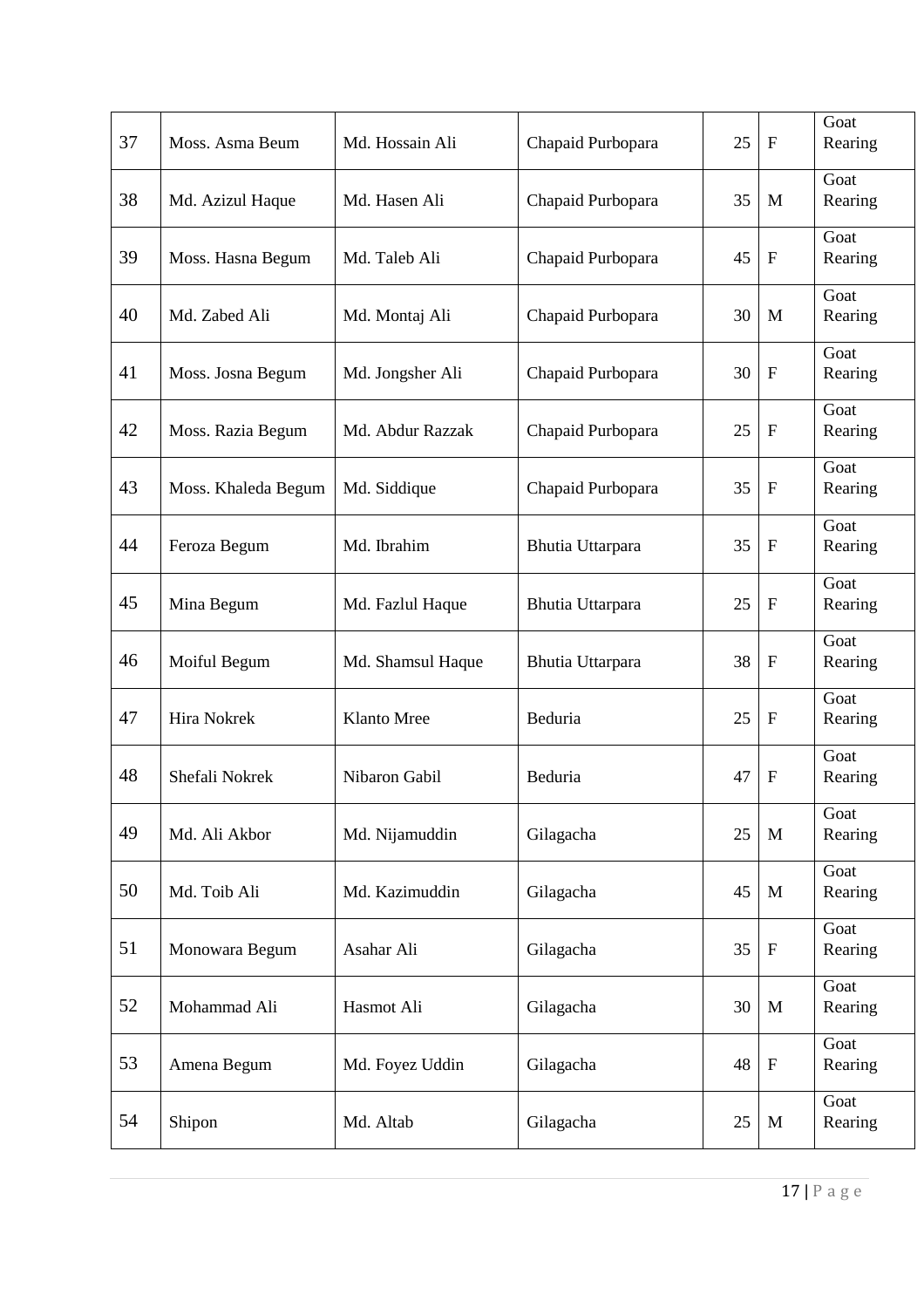| 55 | Feroza Begum        | Hasmot Ali (Disable) | Gilagacha                  | 42 | $\mathbf{F}$              | Goat<br>Rearing |
|----|---------------------|----------------------|----------------------------|----|---------------------------|-----------------|
| 56 | Johura Begum        | Late Genda Mia       | Gilagacha                  | 36 | $\boldsymbol{\mathrm{F}}$ | Goat<br>Rearing |
| 57 | Majeda Begum        | Late Fozol Mia       | Gilagacha                  | 30 | $\mathbf{F}$              | Goat<br>Rearing |
| 58 | Md. Ferdous         | Md. Mannan           | Gilagacha                  | 28 | M                         | Goat<br>Rearing |
| 59 | Shiply Mree         | <b>Mastry Rema</b>   | Pirgacha Dokkinpara        | 35 | $\mathbf F$               | Goat<br>Rearing |
| 60 | Debi Mree           | <b>Subash Nokrek</b> | Pirgacha Dokkinpara        | 37 | $\mathbf F$               | Goat<br>Rearing |
| 61 | Senoti Mree         | Anis Marak           | Pirgacha Dokkinpara        | 45 | $\boldsymbol{\mathrm{F}}$ | Goat<br>Rearing |
| 62 | Sita Nokrek         | Rajit Mree           | Pirgacha Dokkinpara        | 46 | $\mathbf{F}$              | Goat<br>Rearing |
| 63 | Prezena Mree        | <b>Binesh Rema</b>   | Pirgacha Dokkinpara        | 43 | $\overline{F}$            | Goat<br>Rearing |
| 64 | Prodip Bormon       | Rajkumar Bormon      | Uttar Chunia               | 27 | M                         | Goat<br>Rearing |
| 65 | Dhoroti Mree        | Late Gourango Nokrek | Pirgacha Dokkinpara        | 55 | $\mathbf{F}$              | Goat<br>Rearing |
| 66 | Tripola Kubi        | Albert Mree          | Pirgacha Dokkinpara        | 28 | $\mathbf{F}$              | Goat<br>Rearing |
| 67 | Moss. Bilkis Begum  | Md. Aynal Haque      | Horindhora<br>Pashchimpara | 35 | $\boldsymbol{\mathrm{F}}$ | Goat<br>Rearing |
| 68 | Moss. Tara Begum    | Md. Moktar Hossain   | Horindhora<br>Pashchimpara | 30 | ${\bf F}$                 | Goat<br>Rearing |
| 69 | Nasima Begum        | Md. Nurul Islam      | Horindhora<br>Pashchimpara | 32 | ${\bf F}$                 | Goat<br>Rearing |
| 70 | Joggoy Rema         | Prokash mree         | Uttar Chunia               | 42 | $\mathbf{M}$              | Goat<br>Rearing |
| 71 | Sunil Bormon        | Jatindra Bormon      | Pirgacha Bormonpara        | 32 | M                         | Pig<br>Rearing  |
| 72 | <b>Ujjal Chisam</b> | Late Upendra Telshi  | Pirgacha Daborpara         | 25 | $\mathbf{M}$              | Pig<br>Rearing  |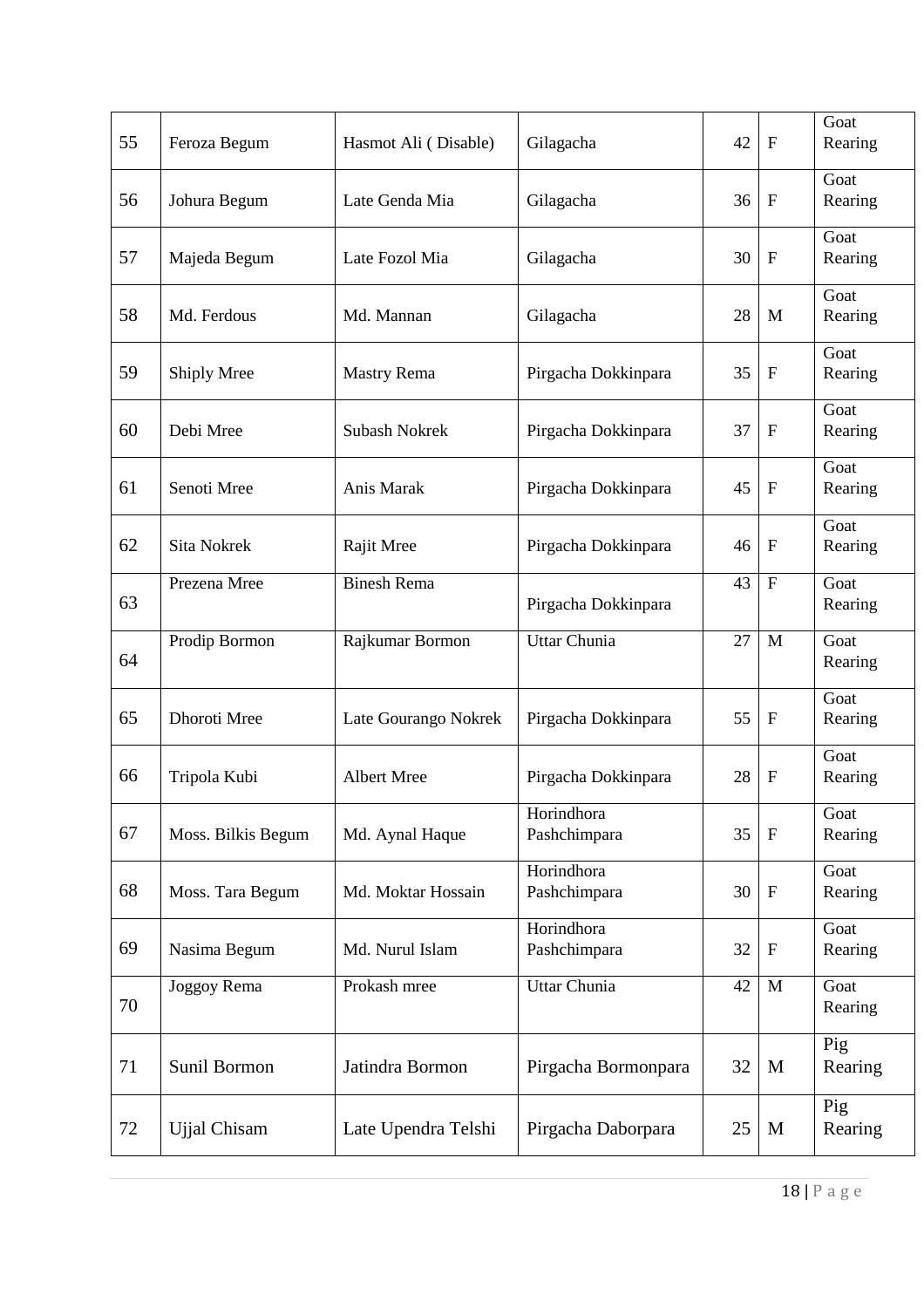| 73 | Soda Chisim          | Late Jitendra Marak   | Pirgacha Daborpara       | 40 | M                         | Pig<br>Rearing |
|----|----------------------|-----------------------|--------------------------|----|---------------------------|----------------|
| 74 | Razina Nokrek        | Apurbo Chiran         | Pirgacha Daborpara       | 38 | $\mathbf F$               | Pig Rearing    |
| 75 | Sujola Nokrek        | Oelson Mree           | Pirgacha Daborpara       | 35 | $\mathbf{F}$              | Pig Rearing    |
| 76 | Rakhi Mankhim        | Sonjoy Nokrek         | Pirgacha Daborpara       | 28 | $\mathbf F$               | Pig Rearing    |
| 77 | Razina Nokrek        | Mintu Simsung         | Shainamari Linepara      | 35 | $\mathbf{F}$              | Pig Rearing    |
| 78 | Choiny Nokrek        | Anit Nokrek           | Shainamari Linepara      | 40 | $\boldsymbol{\mathrm{F}}$ | Pig Rearing    |
| 79 | <b>Hoyony Nokrek</b> | Shoilesh Marak        | Shainamari Linepara      | 45 | $\boldsymbol{\mathrm{F}}$ | Pig Rearing    |
| 80 | Anita nokrek         | Domenik Nokrek        | Shainamari Linepara      | 30 | $\mathbf{F}$              | Pig Rearing    |
| 81 | Luchia Nokrek        | Samor Sangma          | Shainamari Linepara      | 30 | $\boldsymbol{\mathrm{F}}$ | Pig Rearing    |
| 82 | Jristina Sangma      | Poten Marak           | Shainamari Linepara      | 40 | $\boldsymbol{\mathrm{F}}$ | Pig Rearing    |
| 83 | Debit Marak          | Dinesh Sangma         | Shainamari Linepara      | 45 | M                         | Pig Rearing    |
| 84 | <b>Jitesh Marak</b>  | Anin Marak            | Shainamari Linepara      | 38 | M                         | Pig Rearing    |
| 85 | Migesh Sangma        | Late Gyan Marak       | Shainamari Linepara      | 55 | M                         | Pig Rearing    |
| 86 | Meri Rema            | <b>Vincent Nokrek</b> | Shainamari Linepara      | 32 | $\boldsymbol{\mathrm{F}}$ | Pig Rearing    |
| 87 | Jirela Sangma        | Silika                | Shainamari<br>Moddyapara | 40 | $\mathbf{F}$              | Pig Rearing    |
| 88 | Somiron Sangma       | Late Johndro          | Shainamari<br>Moddyapara | 60 | $\mathbf{F}$              | Pig Rearing    |
| 89 | Trifola Marak        | Proshanto             | Shainamari<br>Moddyapara | 32 | $\mathbf{F}$              | Pig Rearing    |
| 90 | Jelina Nokrek        | Sukumar               | Shainamari<br>Moddyapara | 60 | $\mathbf F$               | Pig Rearing    |
| 91 | Monika Sangma        | Rojesh marak          | Shainamari<br>Moddyapara | 45 | $\mathbf{F}$              | Pig Rearing    |
| 92 | <b>Bonita Marak</b>  | <b>Barnad Sangma</b>  | Shainamari<br>Moddyapara | 45 | $\mathbf F$               | Pig Rearing    |
| 93 | Shibli Sangma        | Sanendra Marak        | Shainamari<br>Moddyapara | 35 | $\mathbf F$               | Pig Rearing    |
| 94 | Sujita Sangma        | Gonil marak           | Shainamari<br>Moddyapara | 35 | $\mathbf F$               | Pig Rearing    |
| 95 | Sudip Bormon         | Jibon Bormon          | Shainamari Bormonpara    | 28 | $\mathbf M$               | Pig Rearing    |
|    |                      |                       |                          |    |                           |                |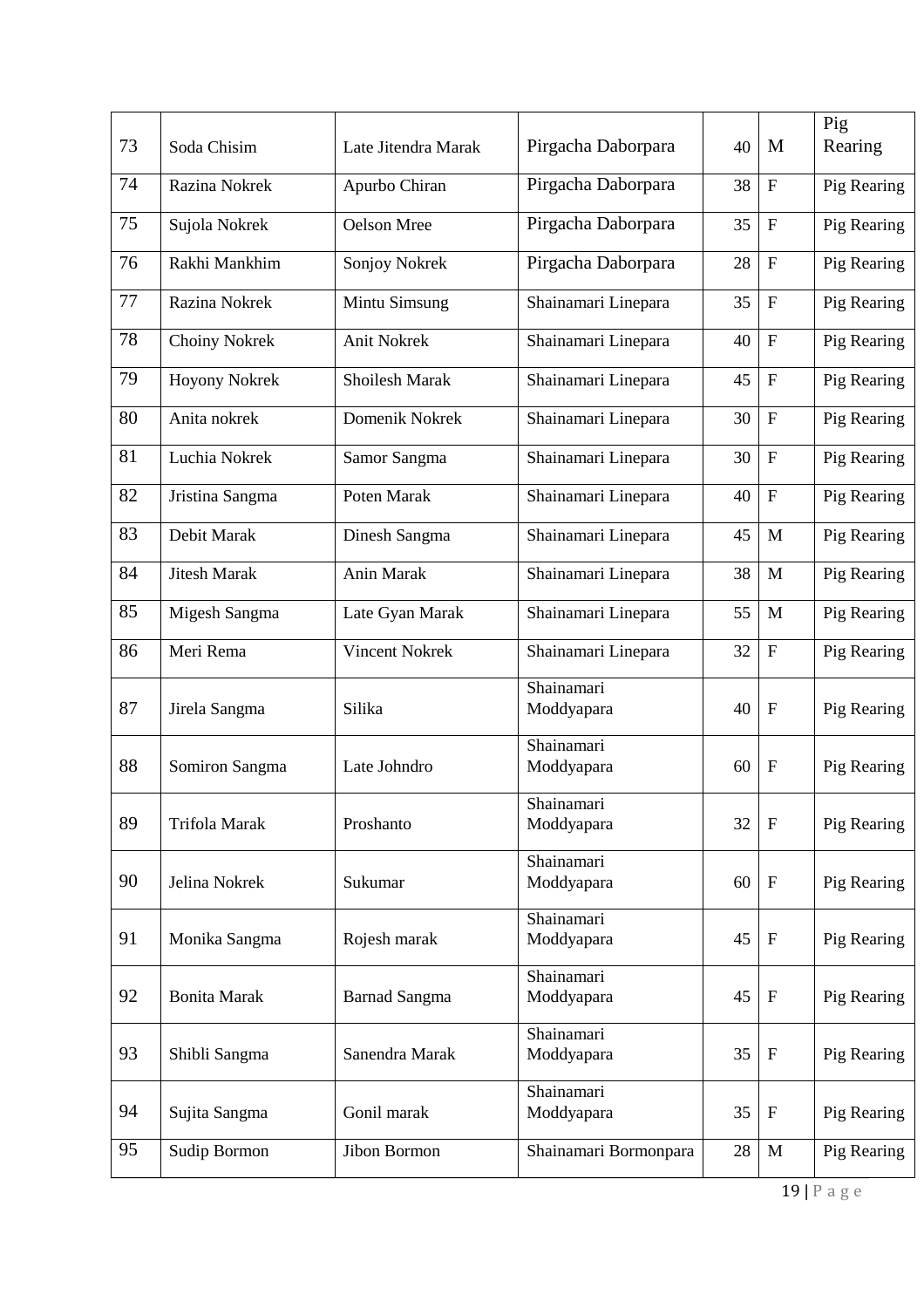| 96  | <b>Suresh Bormon</b>           | Rajendra Bormon           | Shainamari Bormonpara   | 60 | $\mathbf{M}$              | Pig Rearing    |
|-----|--------------------------------|---------------------------|-------------------------|----|---------------------------|----------------|
| 97  | Mintu Khukshi                  | Late Robi Master          | Amlitola Missionpara    | 35 | M                         | Pig Rearing    |
| 98  | Pintu Sangma                   | Shotin marak              | Amlitola Missionpara    | 25 | M                         | Pig Rearing    |
| 99  | Chitta Ranjon Majhi            | Ronendra Chiran           | Amlitola Missionpara    | 45 | M                         | Pig<br>Rearing |
| 100 | Purnima Chiran                 | Litush rema               | Bhutia Uttarpara        | 25 | $\boldsymbol{\mathrm{F}}$ | Pig Rearing    |
| 101 | <b>Lovely Simsung</b>          | Lontush Mrong             | <b>Bhutia Uttarpara</b> | 22 | $\mathbf F$               | Pig Rearing    |
| 102 | Mery Nokrek                    | <b>Agustin Dofo</b>       | Bhutia Uttarpara        | 22 | $\mathbf F$               | Pig Rearing    |
| 103 | Modina Simsung                 | Minen Chiran              | Bhutia Uttarpara        | 30 | $\mathbf F$               | Pig Rearing    |
| 104 | Nebul Simsung                  | Jitendra Nokrek           | Bhutia Uttarpara        | 38 | $\mathbf F$               | Pig Rearing    |
| 105 | Shilpi Chisim                  | <b>Everesh Chambugong</b> | Bhutia Uttarpara        | 28 | $\mathbf F$               | Pig Rearing    |
| 106 | Swapna Rani Bormon             | Nobin Ch. Bormon          | Amlitola Bormonpara     | 30 | $\boldsymbol{\mathrm{F}}$ | Pig Rearing    |
| 107 | Akhila Rani Bormon             | Ashutish Ch. Bormon       | Amlitola Bormonpara     | 32 | $\boldsymbol{\mathrm{F}}$ | Pig Rearing    |
| 108 | Joshoda Rani Bormon            | Niranjon Ch. Bormon       | Amlitola Bormonpara     | 35 | $\mathbf F$               | Pig Rearing    |
| 109 | Rupali Rani Bormon             | Jodur Ch. Bormon          | Amlitola Bormonpara     | 28 | $\boldsymbol{\mathrm{F}}$ | Pig Rearing    |
| 110 | Rani Bormon                    | Chitta Ranjon Bormon      | Amlitola Bormonpara     | 23 | $\mathbf F$               | Pig Rearing    |
| 111 | Rekha Rani Bormon              | Sibash Ch. Bormon         | Amlitola Bormonpara     | 24 | $\mathbf F$               | Pig Rearing    |
| 112 | Doropoti Rani<br><b>Bormom</b> | Chandra Bormon            | Amlitola Bormonpara     | 45 | $\mathbf F$               | Pig Rearing    |
| 113 | Bilashi Rani Bormon            | Ashik Ch. Bormon          | Amlitola Bormonpara     | 35 | $\mathbf F$               | Pig Rearing    |
| 114 | Kolpona Rani Bormon            | Horen Ch. Bormon          | Amlitola Bormonpara     | 24 | $\boldsymbol{\mathrm{F}}$ | Pig Rearing    |
| 115 | Radha Rani Bormon              | Fonindra Ch. Bormon       | Amlitola Bormonpara     | 26 | $\mathbf F$               | Pig Rearing    |
| 116 | Jonita Mrong                   | Linush Mree               | Pegamari                | 27 | ${\bf F}$                 | Pig Rearing    |
| 117 | Bashonti Rema                  | Petish Jetra              | Pegamari                | 28 | $\boldsymbol{\mathrm{F}}$ | Pig Rearing    |
| 118 | Kathrina Chambugong            | Francis Hagidok           | Pegamari                | 27 | $\boldsymbol{\mathrm{F}}$ | Pig Rearing    |
| 119 | Pujita Chambugong              | <b>Tushar Mree</b>        | Pegamari                | 24 | ${\bf F}$                 | Pig Rearing    |
| 120 | Nidra Mree                     | Protush Nokrek            | Pegamari                | 26 | $\boldsymbol{\mathrm{F}}$ | Pig Rearing    |
| 121 | Sujita Chambugong              | Lichon Mrong              | Pegamari                | 25 | $\mathbf F$               | Pig Rearing    |
|     |                                |                           |                         |    |                           |                |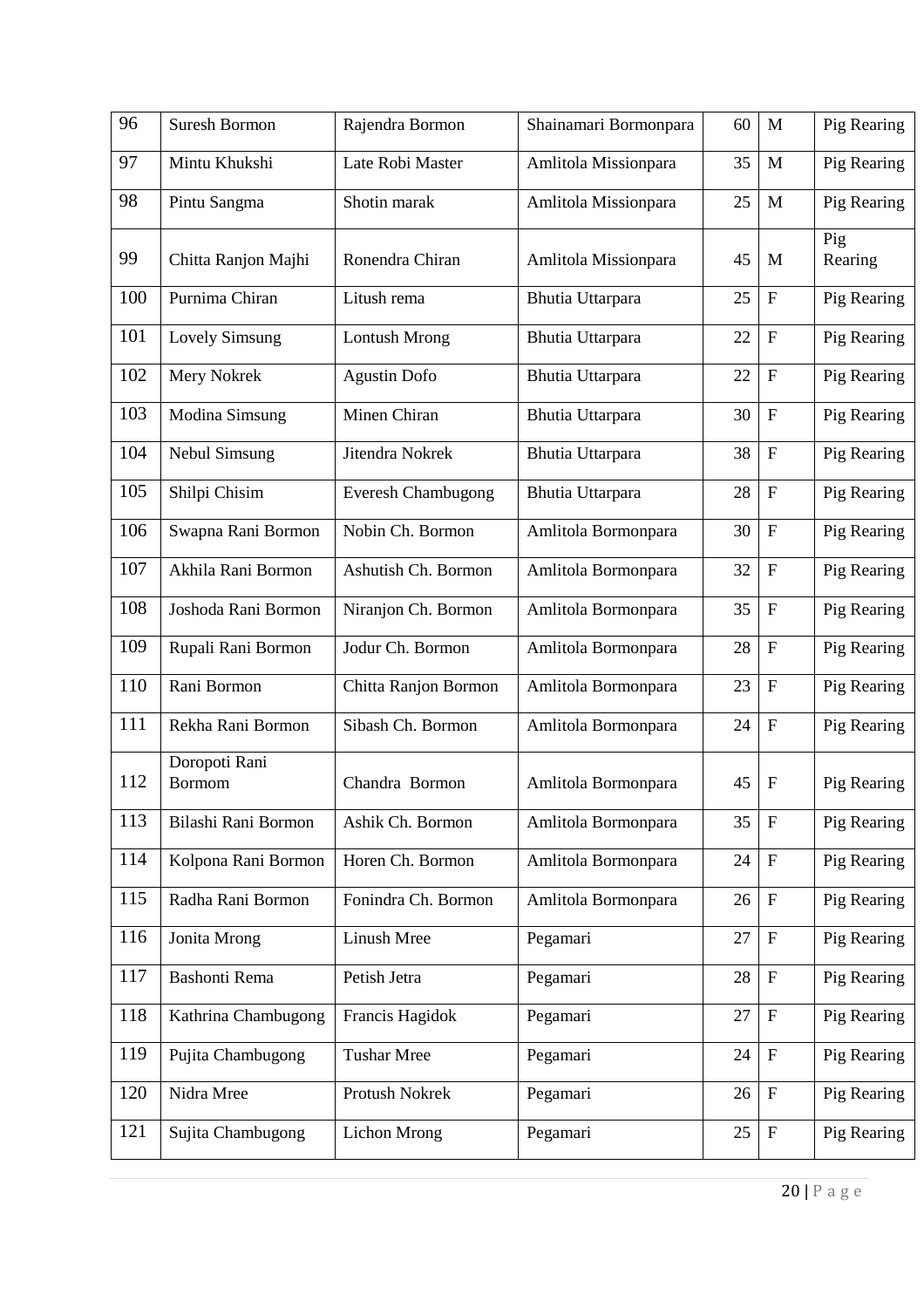| 122 | Pojini Jetra                   | Selen Nokrek                    | Pegamari              | 50 | $\boldsymbol{\mathrm{F}}$ | Pig Rearing        |
|-----|--------------------------------|---------------------------------|-----------------------|----|---------------------------|--------------------|
| 123 | Sufia Chambugong               | Ponesh Jetra                    | Pegamari              | 36 | $\boldsymbol{\mathrm{F}}$ | Pig Rearing        |
| 124 | Monika Mrong                   | <b>Biten Simsung</b>            | Pegamari              | 34 | $\overline{F}$            | Pig Rearing        |
| 125 | Mirjony Jetra                  | Jornesh Nokrek                  | Pegamari              | 27 | $\overline{F}$            | Pig Rearing        |
| 126 | Rekha Dofo                     | Dilip Nokrek                    | Beduria               | 48 | $\boldsymbol{\mathrm{F}}$ | Pig Rearing        |
| 127 | Tenola Nokrek                  | Amullya Sangma                  | Beduria               | 48 | $\mathbf F$               | Pig Rearing        |
| 128 | Prison Rema                    | Late Monen Chiran               | Uttar Chunia          | 38 | M                         | Pig Rearing        |
| 129 | Kobita Mree                    | Lotif Maji                      | Uttar Chunia          | 30 | $\mathbf F$               | Pig Rearing        |
| 130 | Anita Mree                     | <b>Gotin Nokrek</b>             | Uttar Chunia          | 50 | ${\bf F}$                 | Pig Rearing        |
| 131 | <b>Manen Nokrek</b>            | Late Moti Mree                  | Uttar Chunia          | 50 | M                         | Pig Rearing        |
| 132 | Sudipta Chisam                 | <b>Boresh Deo</b>               | Uttar Chunia          | 26 | M                         | Pig Rearing        |
| 133 | <b>Shanon Nokrek</b>           | Late Wanging Dalbot             | Uttar Chunia          | 50 | M                         | Pig Rearing        |
| 134 | Klemen Chanbugong              | Late Poren Jetra                | Uttar Chunia          | 45 | M                         | Pig Rearing        |
| 135 | Sujana Mree                    | <b>Rumel Mankhin</b>            | Uttar Chunia          | 35 | $\mathbf F$               | Pig Rearing        |
| 136 | Ahela Bormon                   | Sujon bormon<br>(Baidya)        | Pirgacha Bormonpara   | 25 | $\mathbf F$               | Poultry<br>Rearing |
| 137 | <b>Ratan Bormon</b>            | <b>Makhon Bormon</b>            | Pirgacha Bormonpara   | 38 | M                         | Poultry<br>Rearing |
| 138 | Niranjon Bormon                | Late Baikuntha<br><b>Bormon</b> | Pirgacha Bormonpara   | 45 | M                         | Poultry<br>Rearing |
| 139 | Shantona Rani<br><b>Bormon</b> | Shyamol Bormon                  | Shainamari Bormonpara | 22 | $\boldsymbol{\mathrm{F}}$ | Poultry<br>Rearing |
| 140 | Mobarak Hossain                | Md. Fazlu Mia                   | Bhutia Uttarpara      | 30 | M                         | Poultry<br>Rearing |
| 141 | Jirola Chiran                  | Haroon Nokrek                   | Beduria               | 38 | $\mathbf F$               | Poultry<br>Rearing |
| 142 | Saddhi Mree                    | Sorus Nokrek                    | Beduria               | 46 | $\mathbf F$               | Poultry<br>Rearing |
| 143 | Raimoni Begum                  | Md. Haroon Ali                  | Beduria               | 38 | $\mathbf F$               | Hare<br>Rearing    |
| 144 | Masuda Begum                   | Md. Siraj Ali                   | Beduria               | 36 | $\mathbf F$               | Duck               |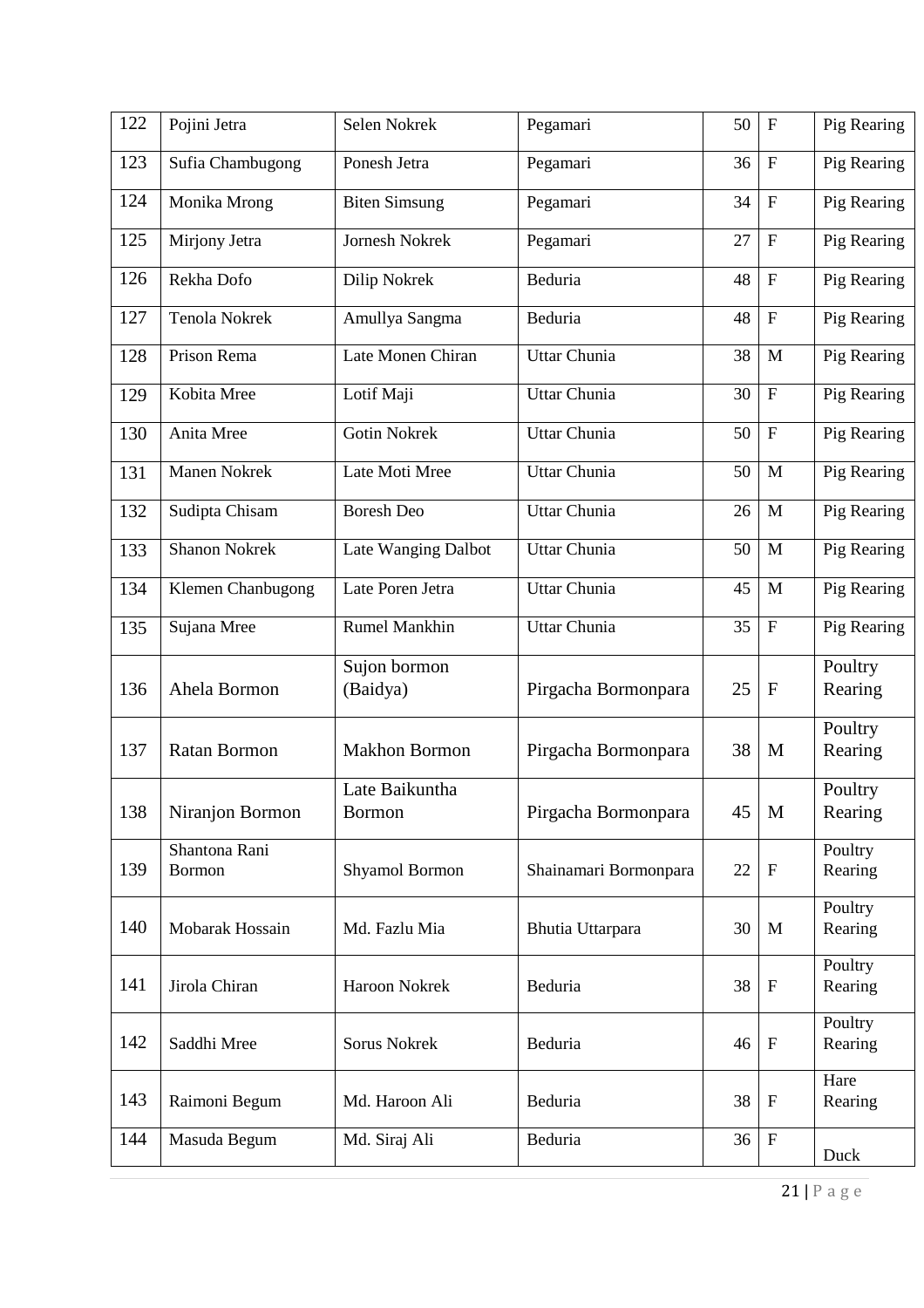|     |                      |                          |                     |    |              | Rrearing        |
|-----|----------------------|--------------------------|---------------------|----|--------------|-----------------|
|     |                      | Munna Bormon             |                     | 20 | F            | Duck            |
| 145 | Alpona Bormon        |                          | Pirgacha Bormonpara |    |              | Rearing         |
| 146 | Sohel Bormon         | Alosh Bormon             | Pirgacha Bormonpara | 22 | M            | Tailoring       |
| 147 | Sajeda Akhter        | Md. Shajahan Ali         | Pirgacha Daborpara  | 24 | $\mathbf{F}$ | Tailoring       |
| 148 | Sujola Bormon        | Nihar Chambugong         | Beduria             | 23 | $\mathbf{F}$ | Tailoring       |
| 149 | Pronoti Jetra        | <b>Jony Maram</b>        | Beduria             | 36 | $\mathbf{F}$ | Tailoring       |
| 150 | <b>Sushil Bormon</b> | <b>Sharat Ch. Bormon</b> | Pirgacha Bormonpara | 40 | M            | Van Pullar      |
|     |                      |                          |                     |    |              | Small           |
| 151 | Niur Simsung         | Late Mohindra Mree       | Pirgacha Daborpara  | 35 | M            | <b>Business</b> |
|     |                      |                          |                     |    |              | Tree            |
| 152 | Roni Nokrek          | Botin Sangma             | Beduria             | 27 | M            | Nursery         |

## **RECORD KEEPING AND INTERNAL CONTROL**

Bank Account No:

- STD----
- Title of Bank A/C:

• Dokhola Co-Management Committee, (MNP site ) Modhupur, Tangail.

- Type of A/C (CD/STD/Savings/others):
	- STD Account

Name of Bank, and Branch:

• Bangladesh --- Bank , Modhupur Brach, Tangail

Address:

• Modhupur Branch, Tangail.

Name and Designation of person (s) authorized to sign the cheques:

- Member Secretary: Mr.md Jashim Uddin, Range Officer, Dokhola Range, Modhupur, Tangail Division.
- Treasurer: Mrs shikha Nokrek , Modhupur, Tangail.

. Also, describe your plan for internal control mechanism for Finance, and Assets. (Maximum ½ page) Accounting System:

- CMC (Co-management Committee) have a manual book keeping and accounting procedure until such time CMC management decides to computerize the existing accounting system. The CMCRMO office has maintained the following book of accounts and vouchers for dayto-day record keeping. , Cash Book, General Ledger, Stock Register (if required), Fixed Asset Register, Payment Voucher, Payment Voucher, Journal Voucher
- No transaction is accepted as authorized unless is approved by the respective authority. The respective account officers will scrutinize the bills/vouchers of all the works of the projects. The scrutinized will be approved by Chairperson/President of Co management Committee. In the absence of Chairperson/President the person nominated by him will give the approval of the bills/vouchers.